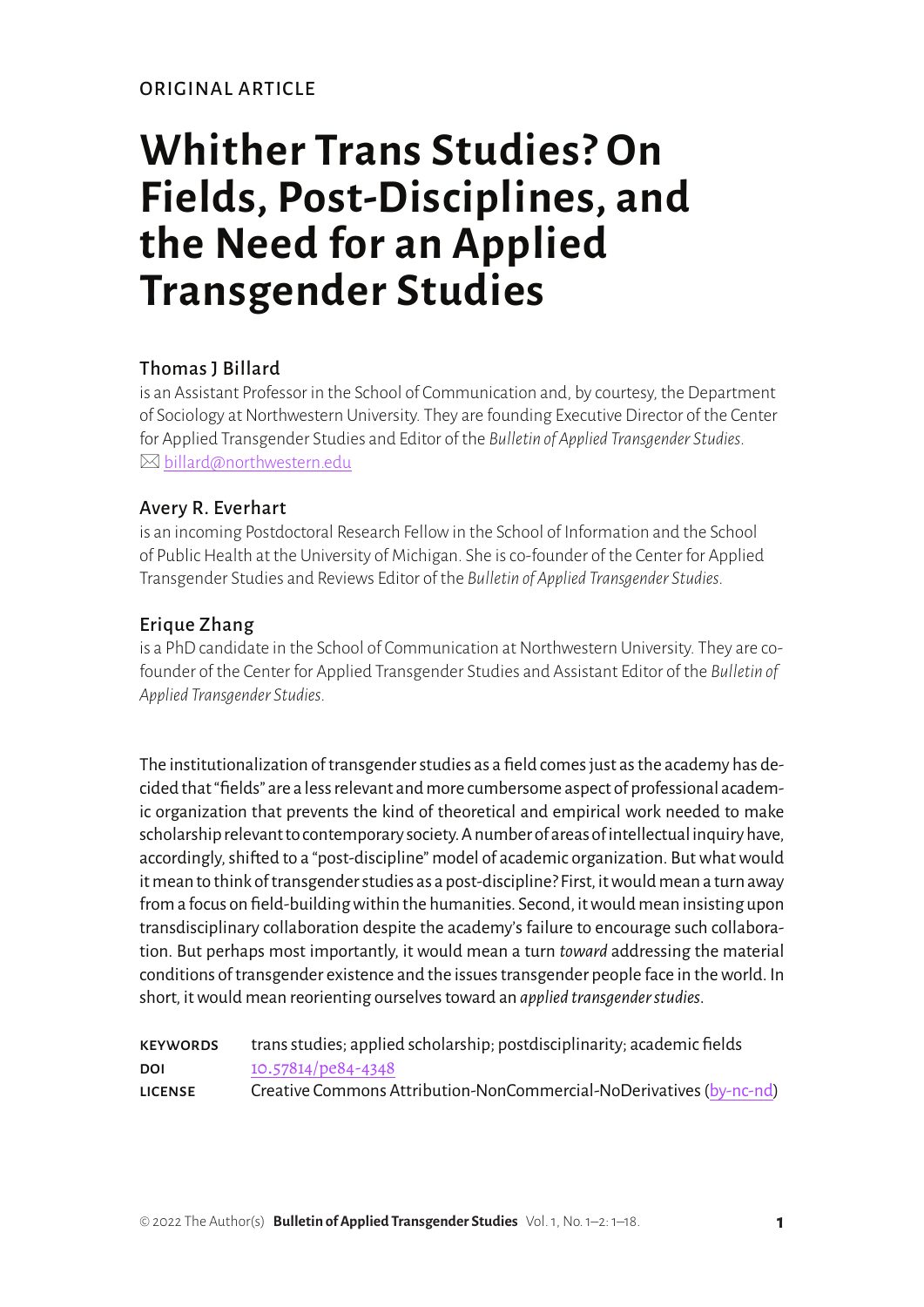The field of communication first began to cohere in the 20th century as thinkers across several established fields and scholarly traditions began applying their respective theoretical assumptions and methodological tools to the same broad set of social questions. Scholars like economist Harold Innis, literary critic Marshall McLuhan, philosopher Theodor Adorno, political scientist Harold Lasswell, psychologist Carl Hovland, and sociologists Herbert Blumer, Paul Lazarsfeld, and Robert Merton converged to study the then-new mass media of radio and, later, television (Herbst 2008). Their new intellectual program was held loosely together by questions about these time- and space-warping technologies and the widespread effects they were having (or might come to have) on every domain of the social world (Peters 1993). Despite their profound intellectual differences (and different departmental homes within the university), these and other scholars eventually established an interdisciplinary core of theories and concepts around which a new field began to orbit as scholars debated these competing explanations for important social phenomena (Schramm 1983). Eventually, they went on to formally come together in newly founded schools and departments of communication at universities across the world. Yet, even as this new field institutionalized, communication scholars struggled to define what *exactly* it was they studied and what held them together as a cognizable discipline (Herbst 2009; Peters 1993; Waisbord 2019).

Transgender studies has faced similar struggles to define itself as a field. Transgender studies emerged in two distinct waves defined by different scholarly paradigms (Schilt and Lagos 2017). The first paradigm, which sociologists Kristen Schilt and Danya Lagos (2017, 426) refer to as the "gender deviance paradigm," dominated transgender studies from the 1970s through the 1990s. In this wave, trans people were treated as *objects* of study, with cisgender researchers regarding trans people as tools to test the limits of sociological theories. The second paradigm, which Schilt and Lagos (2017, 426) call the "gender difference paradigm," emerged in the late 1990s and early 2000s. In this wave, trans people have been centered as *subjects* of study, with researchers regarding trans people's lives as "sociologically important in their own right" (Schilt and Lagos 2017, 426).

It is the emergence of this second gender difference paradigm that has given birth to what we might now refer to as transgender studies *per se*, as transgender activists and scholars have pushed back against the pathologizing lenses of earlier medical and social scientific research, as well as challenged queer and feminist theory for their inability to fully account for transgender experience (Billard and Zhang 2022; Namaste 2000; Schilt and Lagos 2017; Stryker 2004). Instead, trans scholars have sought to give voice to their own lived experiences, "engag[ing] in the kind of identity politics necessary to gain speaking positions within discourse" (Stryker and Aizura 2013a, 3). To this end, much early trans studies writing has taken as its central question, "what does it mean to be transgender?" Trans studies' investment in that question has been less about generating a canon of new theories than it has been about wrestling meaning over what it means to be trans away from other disciplines. And this is not an unimportant question. But its centrality has given rise to ontological and epistemological debates around the expansive and multiple meanings of the prefix *trans*- and what can and cannot be considered a transgender "object," such that it runs the risk of decentering the material conditions of transgender life (Stryker, Currah, and Moore 2008).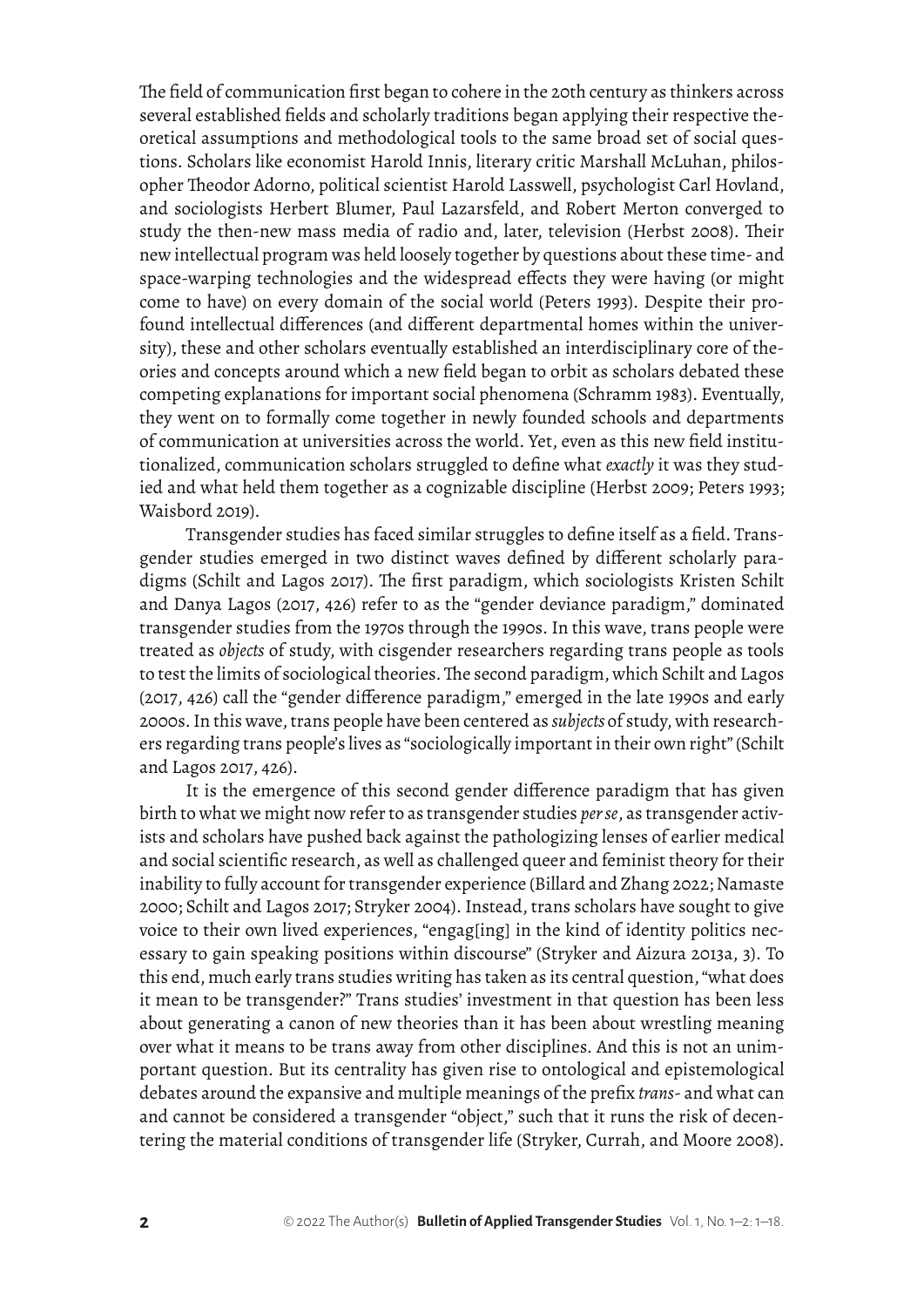Scholars working in transgender studies thus find themselves debating what it means to study "trans" topics and what it is that unites them into a coherent scholarly program. Like the field of communication, the field of transgender studies faces an identity crisis.

While the fields of communication and transgender studies may experience similar tensions over what defines their areas of inquiry, they have taken profoundly different approaches to resolving them. Transgender studies has sought to resolve these tensions by tightly narrowing its scope in ways that exclude topically relevant work from other disciplines, but that give greater cohesion to its theoretical and methodological approaches. Accordingly, for the last decade or two, transgender studies has been undergoing a process of institutionalization within the humanities, where it is defined by its subsidiary relationship to queer theory and, to a lesser extent, cultural studies (Keegan 2020a, 2020b; Stryker 2020). And these disciplinary efforts to establish transgender studies as a humanistic field have borne tremendous first fruits, with a prestigious cultural studies journal, several prominent book series, and a small but growing number of institutional homes.

Whereas trans studies has pursued *disciplinary* efforts, communication has sought to resolve its definitional tensions through *postdisciplinary* efforts at field-building. As former editor of the *Journal of Communication*, Silvio Waisbord (2019), writes, communication is a "post-discipline." In contrast to traditional academic fields, post-disciplines are "primarily concerned with producing knowledge about specific phenomena detached from clear-cut disciplinary allegiances," and they serve as "intellectual trading zones where scholars trained in various disciplines seek to coordinate and synthesize analytic approaches by developing common concepts, languages, and theories around specific problems and questions" (Waisbord 2019, 127). Post-disciplines are characterized by theoretical and methodological pluralism and by fluid boundaries as scholars address the multiplicity of audiences that share their empirical concerns. We can see how communication fits the post-discipline model in the disciplinary diversity of its founders (and current participants) and in its uniting focus on specific questions raised by the empirical phenomena surrounding communication technologies. Other post-disciplines—like development studies, environmental studies, and science and technology studies—anchor themselves similarly, drawing on networks of scholars archipelagated across fields of study, each with their own theories and methods, to address issues of shared pragmatic concern.

Transgender studies is not the field of communication, of course, nor should it be. But the example of communication (among other exemplary post-disciplines) shows us a different way to think about, to define, and to *do* trans studies—particularly where it concerns the field's organization and epistemological orientation. Trans studies could serve as an "intellectual trading zone" for the full diversity of interested scholars (similarly archipelagated across disciplines) to produce new visions of trans life that center on shared empirical and pragmatic questions. Trans studies could and in our opinion, should—make camp at the intersections of humanistic, social scientific, and biomedical inquiry, incorporating critical and empirical methods from a variety of disciplines to better account for trans materialities. Yet, it has chosen not to. We argue that this choice has been made at great cost to the field and the wider trans community.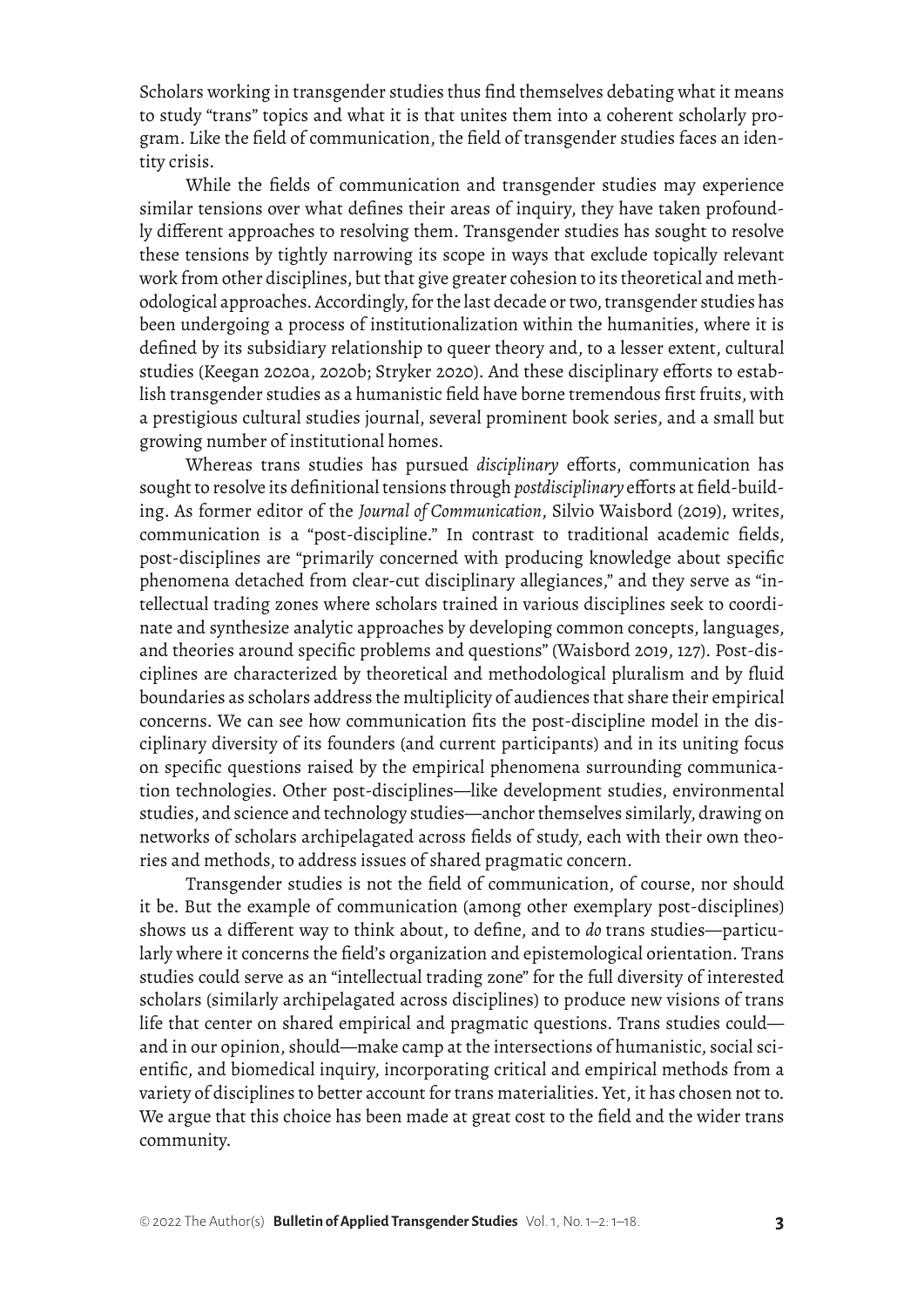Given its opposition to medical and social scientific research—which is understandable, considering how such research has historically worked to pathologize trans people and to gatekeep their access to gender-affirming care and legal protections trans studies has been at best ambivalent and at worst hostile toward data and empirical methods (Labuski and Keo-Meier 2015; Namaste 2000; Stryker and Aizura 2013a). This ambivalence continues even as state institutions and technologies of surveillance use data to control and discipline trans populations (Beauchamp 2019; Fischer 2019; Scheuerman et al. 2020). As anti-trans movements in the US and globally continually threaten the welfare and life chances of trans people, we contend that transgender studies must recenter the material and open itself up to the empirical.

Our vision of the field thus expands upon the existing, albeit limited, institutionalization of transgender studies in interdisciplinary humanities. We advocate for a multi-theoretical and multi-methodological post-discipline of transgender studies that affords the analytic flexibility and intellectual pluralism needed for trans studies to make itself of importance to addressing the problems of the world. But what would it mean for trans studies to establish itself as a post-discipline? First, it would mean a turn away from a focus on field-building within the humanities, opening up the field of inquiry to interested scholars approaching trans studies from a wider range of disciplinary homes. This would necessarily involve building and maintaining bridges between the hard-won humanistic disciplinary homes where trans studies ostensibly takes place and the newer spaces being carved out across the social, biomedical, and even natural sciences. Second, it would mean insisting upon transdisciplinary collaboration despite the academy's failure to encourage such collaboration. But perhaps most importantly, it would mean a turn *toward* addressing the material conditions of transgender existence and the issues transgender people face in the world (see Billard et al. 2021; Hoffmann 2022; Johnson 2022a, 2022b; Johnson, Rogers, and Taylor 2021). In short, it would mean reorienting ourselves toward an *applied transgender studies*.

In articulating a concept of applied transgender studies, we understand it as a program of research focused on identifiable and pragmatic social, cultural, and political problems of relevance to transgender people, both at the individual and collective level. Importantly, we *do not* understand applied transgender studies as a rejection of humanistic inquiry or as a turn toward social scientific inquiry. Rather, it is about building our field around a pragmatic focus on the improvement of the conditions of transgender existence—which can be achieved through humanistic work, through social scientific work, through a synthesis of humanistic and social scientific perspectives (see, for example, Labuski and Keo-Meier 2015; Singer 2015; and Thomson and King 2015), and through modes of scholarship that fall outside the humanities/social science distinction altogether (such as biomedicine; law; science, technology, engineering, and mathematics [STEM]; etc.). At present, such work is underrepresented in the field of trans studies; yet, without generating this applied research, the laws, policies, and practices that determine the life chances of transgender people are loathe to change. This journal, and the Center for Applied Transgender Studies that publishes it, aims to facilitate this work and, in doing so, to develop a robust area of applied transgender studies.<sup>1</sup>

1 The *Bulletin of Applied Transgender Studies* is published by Northwestern University Libraries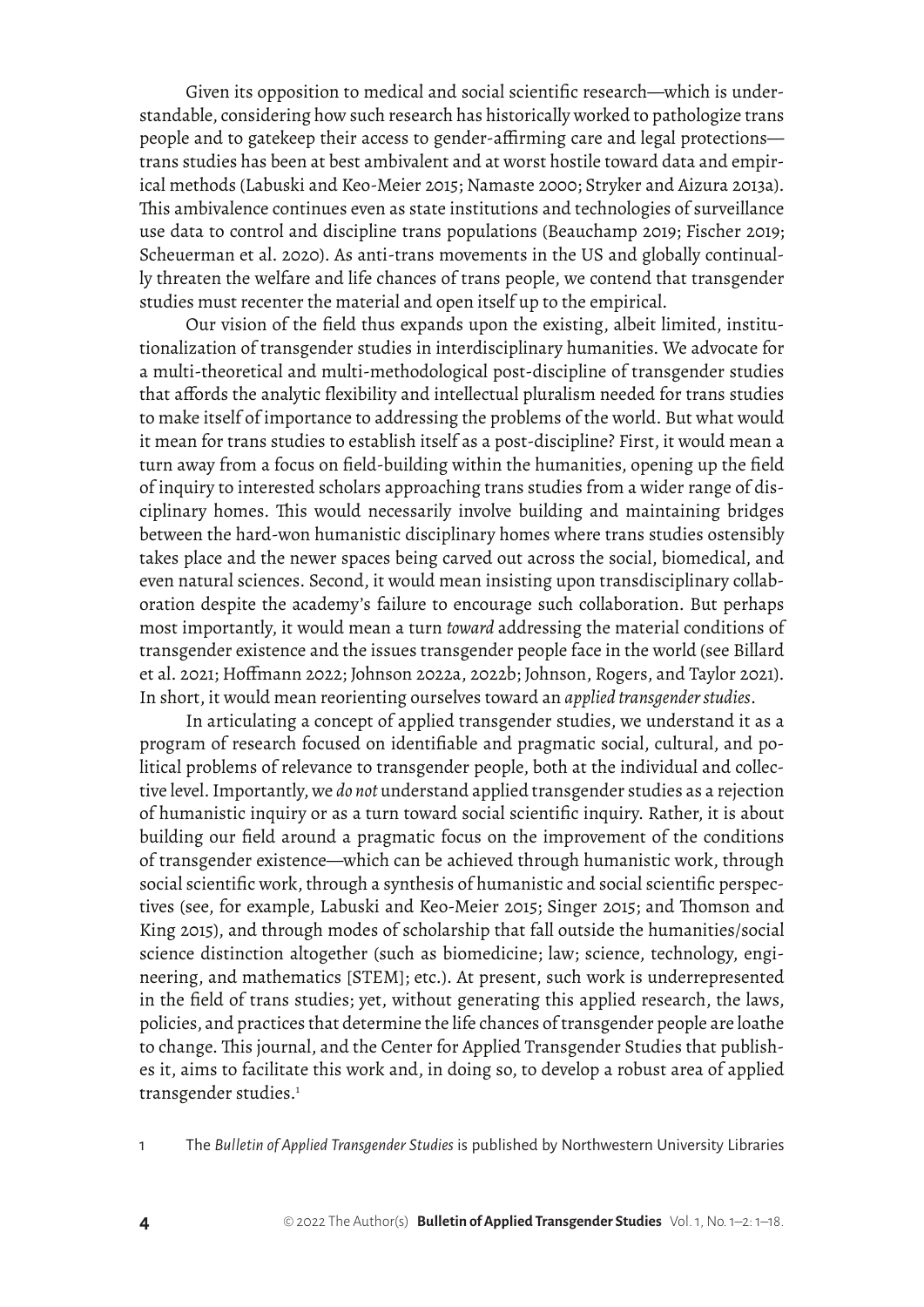This article, with which we open the inaugural issue of the *Bulletin of Applied Transgender Studies*, lays out our vision for the field more fully. It justifies the importance of a post-disciplinary model of organization and demonstrates how applied transgender studies brings us closer to actualizing the field's promise. Finally, it calls on other trans studies scholars to join us in this intellectual and political endeavor.

#### **THE STATE THE FIELD OF TRANSGENDER STUDIES**

Susan Stryker (2004, 212) famously described trans studies as "queer theory's evil twin." Indeed, as Stryker and other scholars (e.g., Bettcher and Gregory 2009; Keegan 2020b; Stryker 2004; 2006) have documented, trans studies has often defined itself by simultaneous kinship with and opposition to queer theory and feminist theory. As a disciplinary endeavor, trans studies struggles against the gravitational pull of queer theory that wants to subsume it as a mere extension of sexual analysis into the realm of gender (Keegan 2020a), yet at the same time it has been harshly accused by its own proponents of being little more than a repackaging of queer theory's central ideas "with the label trans hastily slapped over their expiration dates" (Chu and Harsin Drager 2019, 103). Moreover, as Sally Hines (2010, 6) points out, "questions around the position of trans women within feminism cut to the heart of discussions around the constitution of 'woman'." This is particularly evident in the ways trans studies challenges the core model of male–female domination that lies at the heart of much of feminist theory, while also refusing to dispense with it entirely (Billard and Zhang 2022; Billard et al. 2020; Keegan 2020b). Indeed, the question of trans people's inclusion in women's spaces has been one that transfeminists have worked diligently to unpack by insisting on the need for an intersectional perspective (Koyama 2006). The resurgence of these tensions even became the subject of the "TERF Wars" monograph of *The Sociological Review* that sought to contextualize the "debate" within and across feminist circles and highlight the relationship between trans communities and feminist social movements (Pearce, Erikainen, and Vincent 2020).

As trans studies has become more institutionalized, its relationship to the fields of queer theory and feminist theory has complicated its place within the organizational structure of the academy. As trans theorist Cáel Keegan (2020b) shrewdly notes, queer theory and women's studies have worked to coopt transgender experience for their own theoretical ends and professional advancements without attending to the specificities of transgender life and perspectives. Keegan (2020a) further argues that trans studies has been defined in opposition to queer theory because queer theory (alongside gender studies) serves as the primary institutional context through which trans studies enters the academy, and queer (and feminist) theory offers the canon of texts against which trans studies is read. However, trans studies need not (only) be

(NUL) on behalf of the Center for Applied Transgender Studies (CATS). We owe an immense debt of gratitude to NUL's Digital Publishing Librarian, Chris Diaz, for his tireless labor to secure the necessary agreements between CATS and NUL, to get the journal set up, and to manage the journal's ongoing production. We also owe thanks to Northwestern's Dean of Libraries, Sarah M. Pritchard, for believing the in value of the journal and putting the full resources of NUL behind it.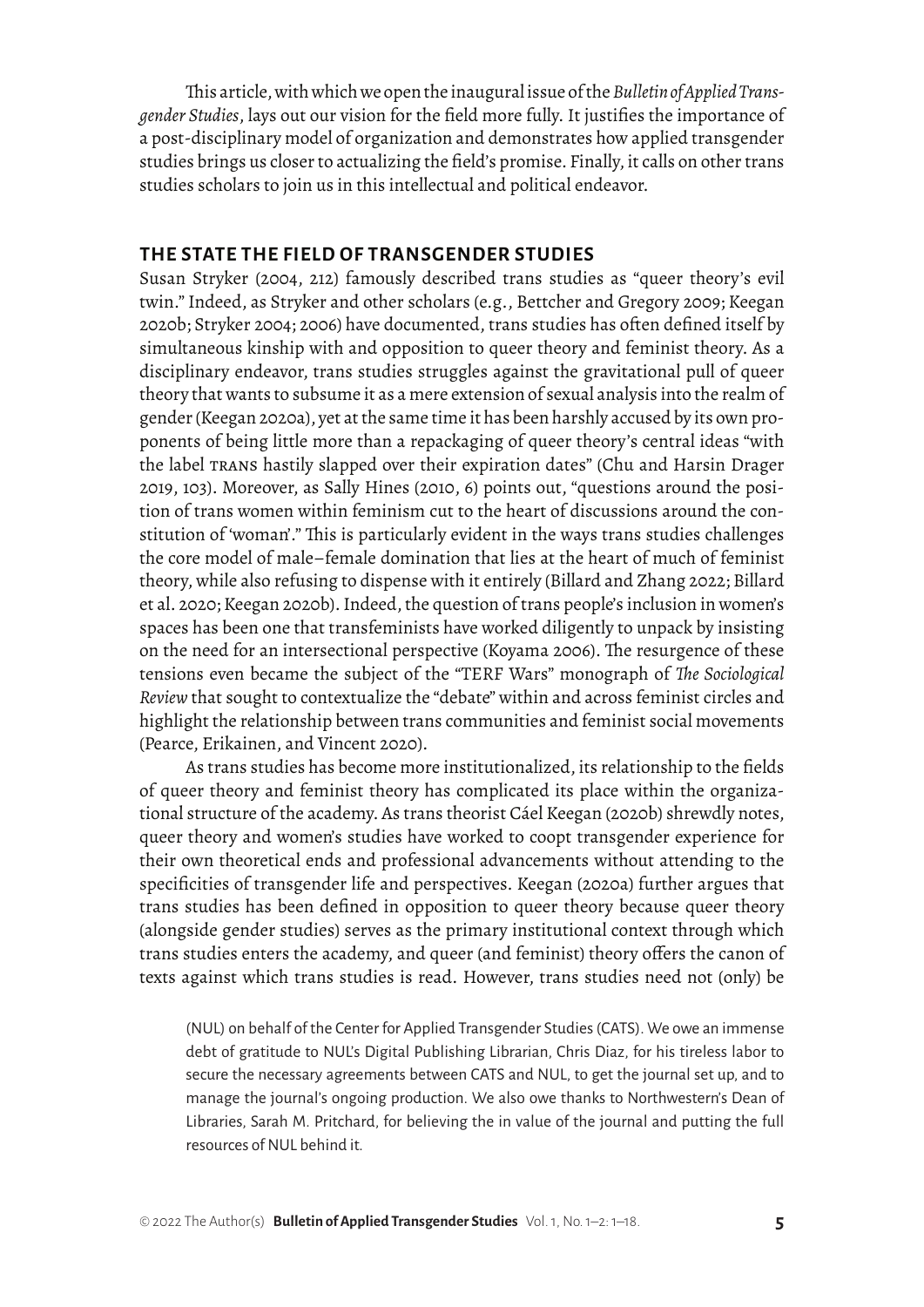defined in opposition to queer and feminist theory. This positioning is only relevant to the extent that trans studies narrowly traces its origins to debates in queer and feminist theory.

Fields are not natural things; they are constructed by the narratives that scholars craft about the history of ideas and they are enforced through disciplinary institutionalization. The narrative of transgender studies has been shaped in myriad ways by a single scholar, Susan Stryker, who is rightly credited as a (if not *the*) founding figure of the field. Through her scholarship and her herculean institutional service co-founding *TSQ: Transgender Studies Quarterly* (Stryker and Currah 2014), establishing the Transgender Studies Research Cluster at the University of Arizona's Institute for LGBT Studies (Stryker 2020), organizing the first international trans studies conference, and co-editing three transgender studies readers (Stryker and Aizura 2013b; Stryker and Blackston 2022; Stryker and Whittle 2006)—she has undoubtedly played a pivotal role in the establishment and institutionalization of transgender studies as a humanistic field positioned largely in relation to queer and feminist theory. And trans studies does indeed have a rich lineage in the cultural studies of gender and sexuality (e.g., Prosser 1998; Namaste 2000, 2005; Stone 1991; Stryker 1994)—just as it has lineages in other humanistic areas of inquiry, like Black and woman of color feminisms, disability studies, Indigenous studies, postcolonial theory, etc. (Adair, Awkward-Rich, and Marvin 2020; Bey 2017; Bey and Green 2017; Malatino 2020).

But trans studies can trace its origins to debates in biomedical and social scientific inquiry, as well. Studies of trans people have been conducted, for example, by anthropologists researching Indigenous gender practices that fall outside the Western sex–gender binary (e.g., Williams 1986); by medical researchers studying treatments for transsexualism, including hormone replacement therapy and surgical interventions (e.g., Benjamin 1966); and by sociologists studying the sociocultural construction and maintenance of gender norms and categories (e.g., Garfinkel 1967); among others. The field of transgender studies has understandably disavowed much of this research for its stigmatizing and pathologizing construction of transness, for its sometimes implicit and often explicit racism, for its relationship to colonialism and global flows of capital, and for other related reasons (see, e.g., Everhart forthcoming; Gill-Peterson 2018; Irving 2009; Snorton 2017)—even if the same critiques could (and should) be made of the humanistic field of trans studies as descended from queer and feminist theory (see, e.g., Aizura et al. 2020; Ellison et al. 2017; Namaste 2009; Richardson and Meyer 2011; Snorton and Haritaworn 2013). But where relevant areas of scholarship in the humanities have been recuperated for the purposes of building up a field of trans studies, relevant areas of biomedicine and the social sciences (not to mention STEM) have been cast aside, and scholars hailing from these disciplines have, in some ways, been barred admission from "the field" (Billard 2020).

There is yet another way of thinking about and defining academic fields that may be illuminating for thinking through transgender studies: that of sociologist Pierre Bourdieu's (1983, 1984, 1988, 1993; Bourdieu and Wacquant 1992) field theory. Put simply, according to Bourdieu a field is a social topography, a "configuration of relations" among a set of interacting actors and institutions, which are structured by established power dynamics. In the specific context of academic fields, we can think of the set of actors (researchers, educators, administrators, editors, etc.) and institutions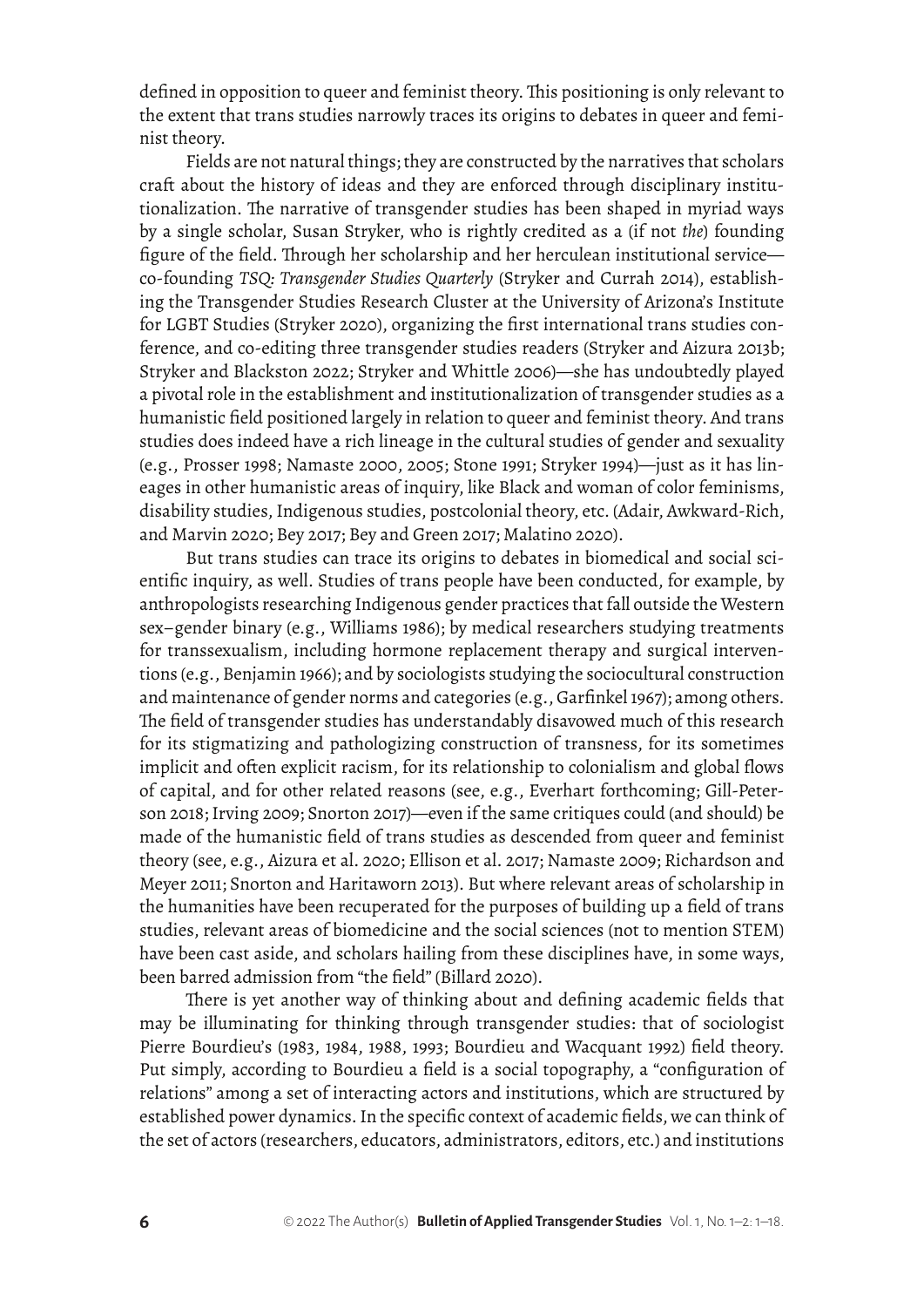(professional societies, publishers, departments, schools, colleges, etc.) that occupy various positions vis-à-vis one another, each with different kinds and amounts of capital and power (Bourdieu 1988; Charle 2018). From this perspective, we can understand the field of transgender studies as being primarily defined by the following actors and institutions:

- 1. the journal *TSQ: Transgender Studies Quarterly*, which is held to be the sole journal dedicated to trans studies, since the *International Journal of Transgender Health* (formerly the *International Journal of Transgenderism*) and *Transgender Health* are excluded from the field of interaction;
- 2. the two book series dedicated to trans studies currently published by top university presses, namely the "ASTERISK: Gender, Trans-, and All That Comes After" series from Duke University Press and the "Queer / Trans / Digital" series from New York University Press;
- 3. a small collection of institutional homes for trans studies, including the Transgender Studies Research Cluster at the University of Arizona, the Chancellor's Postdoctoral Research Fellowship in Transgender Studies at the University of Illinois Urbana-Champaign, the Chair in Transgender Studies at the University of Victoria, and (as of 2021) the Center for Applied Transgender Studies; and, finally,
- 4. the network of researchers and educators who are tied up in the webs of relationality among the actors/institutions listed in the preceding three points—the vast majority of whom are defined by their precarious relationships to the academy (Adair, Awkward-Rich, and Marvin 2020).

This paucity of institutional settings for transgender studies and dearth of actors included in the field of interaction has been—in more ways than one—a significant limitation to the field.

This necessarily coarse assessment of the state of the field sets us up to think more deeply about how the field might be reconfigured in ways that will improve it. But it also does so without considering the problems of theorizing about transness with an eye toward personal scholarly achievement—rather than public service—in the face of the material circumstances most trans people face throughout the world. While we will touch upon this ethical question in passing in our later discussion of what applied transgender studies should be and do, we leave deeper consideration of this point for other work (e.g., Billard 2019).

### **THE POSTDISCIPLINARY TURN IN ACADEMIA**

The institutionalization of transgender studies as a field comes at a strange time. It comes just as the academy, more broadly, is pushing against the limiting boundaries of "fields," as the academy has decided that "fields" are a less relevant and a more cumbersome aspect of professional academic organization that prevents the kind of theoretical and empirical work needed to make scholarship relevant to modern society. This new aversion to disciplinarity—marked by the omnipresence of "interdisciplinary" as a buzzword used to described everything from new PhD programs to departmental seminar series to individual scholars' research agendas to the journal *TSQ*—has several roots. Some of those roots relate to neoliberal discourses of "innovation," which is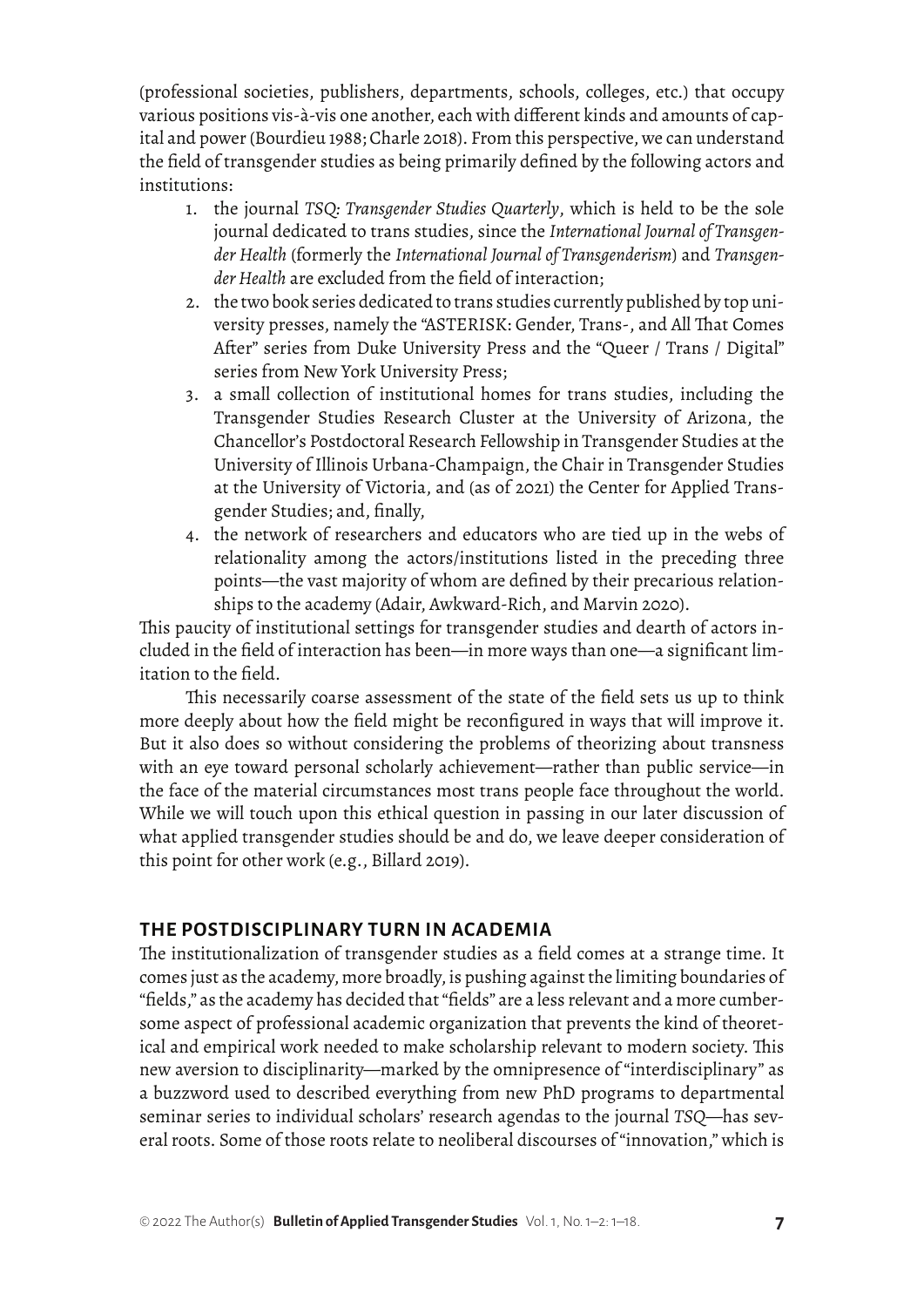said to "*necessarily* occur in the spaces between" disciplines but not *within* them (Chandler 2009, 739). Others relate to the acknowledgement that the issues scholars concern themselves with are multifaceted and thus cannot be sufficiently addressed from one disciplinary perspective alone (Menand 2001).

Regardless of its motivating impulses, the contemporary academy's aversion to disciplinarity has spawned a seemingly endless list of new approaches to scholarship (most of which are difficult to distinguish from one another), including interdisciplinarity, multidisciplinarity, transdisciplinarity, and so on.2 Of these, interdisciplinarity is likely the most familiar, arguably tracing its origins to the 1920s and becoming dominant in the US academy in the 1960s (Chandler 2009; Klein 1990). By the mid-1990s, however, interdisciplinarity had become a subject of crisis among scholars, even as administrators continued to advocate for it. Competing camps emerged of those who were outright against interdisciplinary and those who were pro-interdisciplinarity but concerned that true interdisciplinarity "wouldn't be possible without strong disciplines" (Chandler 2009, 739). Still others argued that disciplines were collapsing altogether and that new organizations of knowledge were emerging in their place (Menand 2001).

While this may seem like mere semantics, we suggest that learning from this particular intellectual history is useful at a moment where trans studies has reached a zenith in popularity, especially given that this history is contemporaneous to the inception of trans studies. We are convinced by the proponents of postdisciplinarity who argue that what gives scholars unity is their emphasis on and attention to the very real problems facing modern society (e.g., Brewer 2013; Waisbord 2019). Science and technology studies scholar Mario Biagioli (2009, 821) suggests that, in many ways, postdisciplinarity offers the best of what scholarship can do:

> A positive feature of this research model is that, while prizing fine interpretive skills and the ability to make sense of new scenarios… it de‐ emphasizes issues of disciplinary identity. [A post-discipline] employs various methodologies to analyze different [problems], and yet these bricolages do not seem to precipitate identity crises.

While we would contend that Biagioli's is a somewhat sanguine view of postdisciplinarity, we agree that it offers much to be desired as a mode of academic organization. In making the epistemological shift to view theories and methods as *tools* for analyzing and addressing societal problems, rather than as *products* created for disciplinary ends, postdisciplinarity creates new forms of knowledge and new relationalities among scholars. We assert that a core strength of trans studies is precisely this postdisci-

2 While the differences between these various concepts are hard to nail down—particularly because of the inconsistent ways they are used by individual scholars and the tendency to slip between them as synonyms—Choi and Pak (2006, 351) offer the following distinctions: Multidisciplinarity draws on knowledge from different disciplines but stays within their boundaries. Interdisciplinarity analyzes, synthesizes and harmonizes links between disciplines into a coordinated and coherent whole. Transdisciplinarity integrates the natural, social and health sciences in a humanities context, and transcends their traditional boundaries.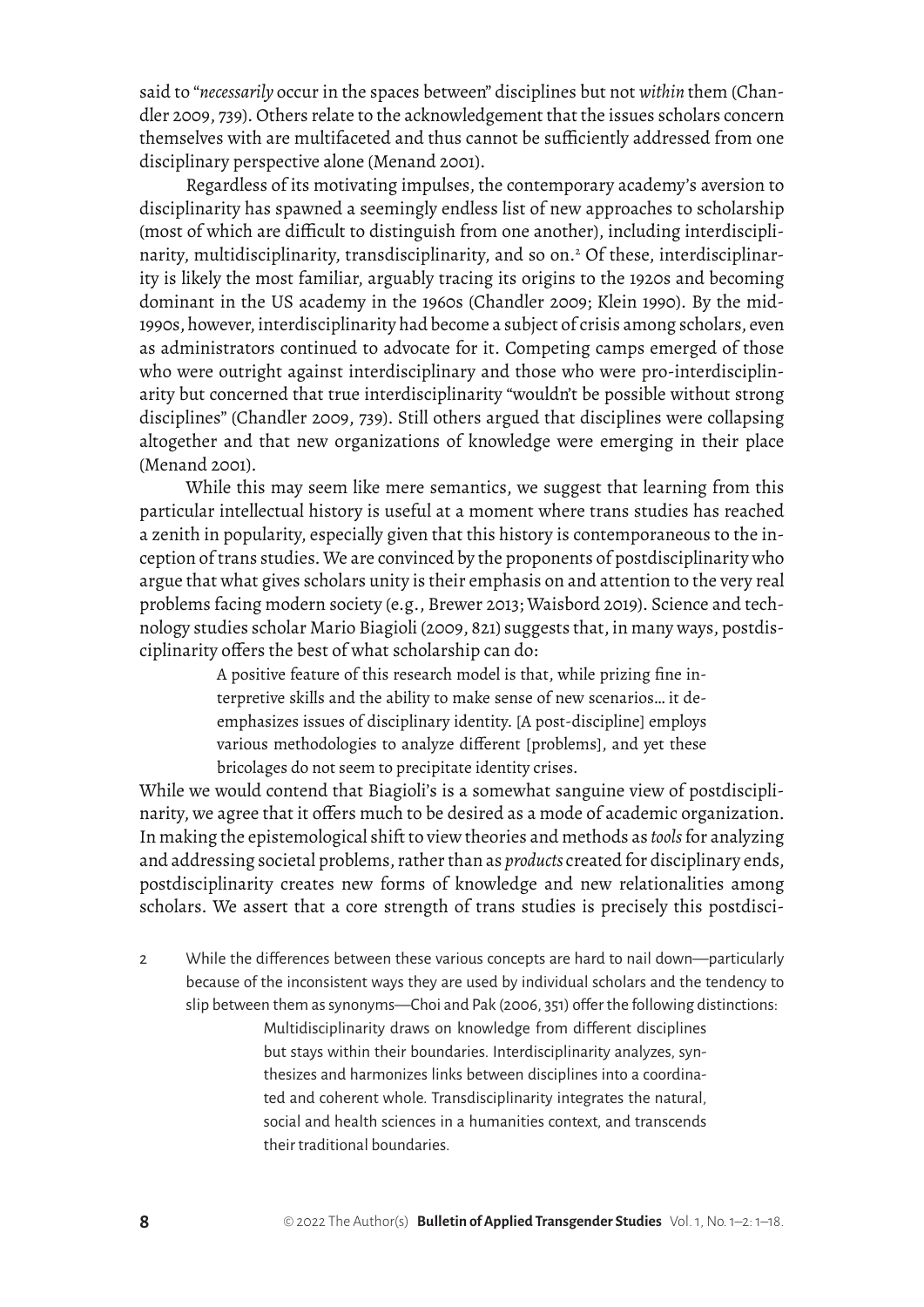plinary perspective and ability, and that it could be even further strengthened with a reorientation toward applied scholarship.

A number of areas of intellectual inquiry have already shifted to a post-discipline model of academic organization (or else were formed as post-disciplines), including communication, development studies, environmental studies, and science and technology studies, among countless others. While each of these fields tackles different subjects in different ways and for different reasons, they are united by their distinct visions of the *value* of scholarship. Here we don't mean value in the capitalist sense that often defines assessments of scholarly worth in the modern neoliberal university and justifies the defunding of the arts and humanities. Rather, these fields concern themselves with *public value*, which "is defined in terms of humanitarian futures and societal good," as they work to produce knowledge that is "of use in addressing society's problems" (Delbridge 2014, 106).

Postdisciplinarity, then, necessarily entails political investments and ethical values. As eminent sociologist John David Brewer (2013, 201–02) writes,

> These ethical values are explicit. They are its point... [Postdisciplinarity's] research and teaching agendas are designed to engage with publics, locally organic ones as well as powerful ones, privileged and poor ones, in order to involve all stakeholders affected by the "wicked problems" we are experiencing; and the scientific commitments to analysis, explanation, and understanding are matched with the desire, at best, for solutions and at least amelioration.

In short, a post-discipline approach to field-building affords the theoretical and methodological flexibility and pluralism needed for areas of inquiry to orient themselves to the identification, analysis, and, ultimately, improvement of the material conditions they study.

#### **DEFINING A PROSPECTIVE POST-DISCIPLINE OF "TRANSGENDER STUDIES"**

We have argued that if the field of transgender studies has been institutionalized, it has happened within the interdisciplinary humanities and that this disciplining of trans studies is not only at odds with its goals but has also limited the scope and focus of the field. We then argued for the benefits of a *postdisciplinary* approach to scholarly organization, as evidenced by a number of extant areas of academic inquiry. That then brings us to the task of outlining what a post-discipline of transgender studies would look like and detailing how a prospective *post-discipline* of transgender studies would be preferable to the currently emerging *discipline* of transgender studies.

First, a post-discipline of transgender studies must have a clear and unwavering set of political investments. Thankfully, the field has, from its outset, had a clear politics, invested as it is in work that "[contests] the objectification, pathologization, and exoticization of transgender lives" (Duke University Press n.d.). Yet not all scholarship about trans people, especially scholarship by interlocutors who lack lived experience or by those invested in pathologization, has met this low political bar. At the same time, trans studies has a very particular kind of politics: a *politics of theory* that concerns itself with the rectitude of critical inquiry. But what is missing from the field—and what is demanded by a post-discipline—is a *politics of everyday life* that concerns itself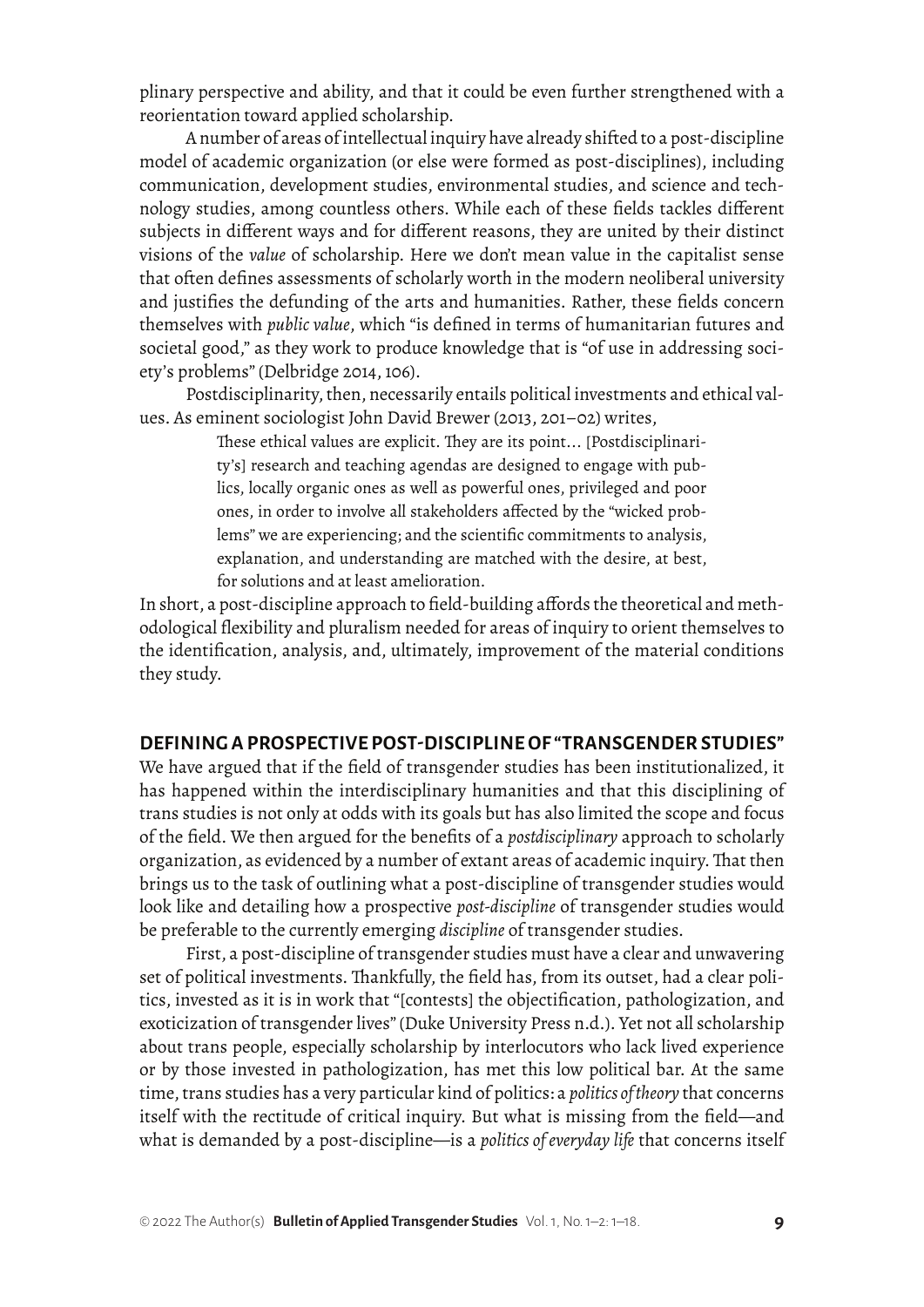with "contributing our specialized skills and knowledge toward the mitigation of social problems" (Billard 2019, 3514). As the prolific sociologist and advocate for public scholarship Michael Burawoy (Burawoy et al. 2004, 104) writes, researchers must carry their scholarship "into the trenches of civil society, where publics are more visible, thick, active, and local, or where indeed publics have yet to be constituted." If we study issues of domination, marginalization, and social injustice, but do not orient our work toward alleviating them in real, material ways, our scholarship may benefit our careers at the expense of the very communities we research.

Second, a post-discipline of transgender studies must be open to a wider range of actors from a wider array of disciplinary homes, and it must actively foster new forms of relationality among those actors. Rather than building a disciplinary home for scholars working in the humanities, whether implicitly or explicitly, we must instead build a postdisciplinary community that welcomes and values the contributions of scholars from across biomedicine, the humanities, law, the social sciences, and STEM. This means we must recognize, appreciate, and incorporate into our own thinking and practice the theories and methods of scholars trained in disciplines outside our own to the extent they share our topics of focus and political investment in improving the material conditions in which transgender lives are lived. And that requires, as a starting point, that we read and cite across lines of disciplinary difference to a greater extent than we presently do.

Finally, and relatedly, a post-discipline of transgender studies must have a more expansive and more robust institutional architecture. Waisbord (2019, 123–24) writes that the post-discipline of communication is "held together by an institutional architecture of professional organizations, academic units, and journals," rather than by any coherent canon of theories or set of standard methodologies. However, transgender studies is not so lucky as to have such alternative sources of unity outside of the journal *TSQ: Transgender Studies Quarterly*. While *TSQ*'s contribution to the field has been monumental, it has also been critiqued for its narrow focus on humanistic inquiry (see, e.g., Ashley 2020; Billard 2020; Cull 2020; Turner 2020). In some ways, these critiques are warranted, because the journal *has* formally announced itself as the "journal of record" for the field of transgender studies (Institute for LGBT Studies, n.d.). In other ways, these critiques are perhaps asking too much of *TSQ* as a journal focused on cultural studies. Regardless, *TSQ* was, until the launch of the *Bulletin of Applied Transgender Studies*, the only venue dedicated to trans studies research not explicitly focused on health. These health journals—the *International Journal of Transgender Health*, published by Taylor & Francis, and *Transgender Health*, published by Mary Ann Liebert—are the only other journals that exclusively publish research on transgender topics, but they lack any substantive dialogue with the broader field of trans studies.

Importantly, *TSQ* has always been firmly trans-led whereas the *International Journal of Transgender Health* is associated with the World Professional Association for Transgender Health and *Transgender Health* was founded by a scholar connected to, but not a member of the trans community. In this way, the *Bulletin of Applied Transgender Studies* serves as a bridge between these journals that have built up the field at ostensibly opposite ends of a disciplinary spectrum.<sup>3</sup> In so doing, we aim to make further

3 The editorial board of the *Bulletin of Applied Transgender Studies*—developed, as it was, with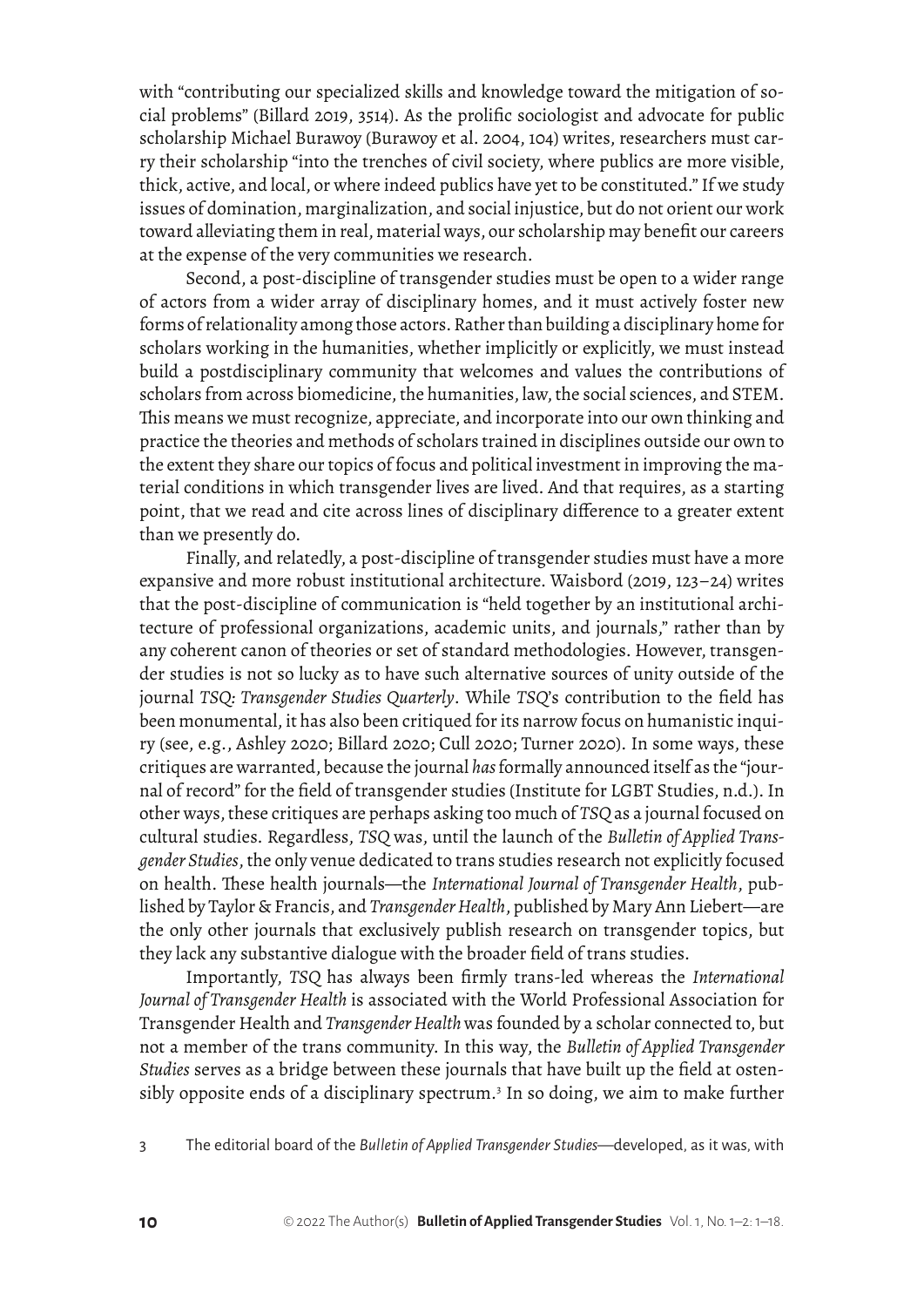space for meaningful and engaged research with trans communities, uplift and center scholarship from trans perspectives, and, importantly, expand transgender studies into the post-discipline that we believe it can become. Our goal is not to carve out an alternative space for empirical inquiry, which is already in many ways valued over and pitted against cultural analysis in the neoliberal university, nor is it to serve as an addendum to the field or parallel avenue for social scientists to publish work that is out of scope for these other journals. Rather, we envision applied transgender studies to be an elaboration upon the existing field of transgender studies that recognizes the painful history of biomedical inquiry and pathologization, as well as the recent interventions from within and outside of the sciences that center the self-determination, agency, and lived experiences of trans people.

What is needed, then, is a greater degree of dialogue among the four journals currently publishing scholarship on transgender topics. The research published in each should meaningfully engage with the work published in the others, and there should be greater overlap in their editorial boards, their author lists, and their scholarly commitments. We may also need to launch additional journals with either more general foci or with a greater variety of specialized foci as the field expands. Additionally, we need to create new intellectual spaces in which to bring together scholars working across the various areas of study that would comprise a post-discipline of transgender studies, and to bring them together in collaborative, rather than combative, ways. The Center for Applied Transgender Studies was established to provide one such space, but it cannot be the only one.

We also need more tenure stream jobs focused on transgender studies and we need programs in trans studies at universities (Adair, Awkward-Rich, and Marvin 2020), though they should be housed independently or crossdisciplinarily, rather than within the confines of queer theory and gender studies programs and departments (Keegan 2020a, 2020b). Finally, as Stryker (2020) has called for, we need a professional society (other than the World Professional Association of Transgender Health), and this society should be steadfast in its commitment to a postdisciplinary field. That society should also host regular conferences, where the kinds of crosscutting conversations a post-discipline requires can be had. These kinds of institutionalization would create opportunities to materially support the kind of applied trans studies scholarship for which we argue.

In short, we must tear down the walls being built, whether intentionally or inadvertently, in the efforts to make trans studies a humanistic discipline. Instead, we must build a robust institutional architecture that can house a flourishing post-discipline of transgender studies.

#### **TOWARD AN APPLIED TRANSGENDER STUDIES**

For transgender studies to establish itself as a post-discipline in the manner laid out in the preceding section, it must necessarily orient itself toward an *applied transgender* 

the aim of fostering a post-discipline of transgender studies—counts current and former editorial board members from the *International Journal of Transgender Health*, *Transgender Health*, and *TSQ* among its members.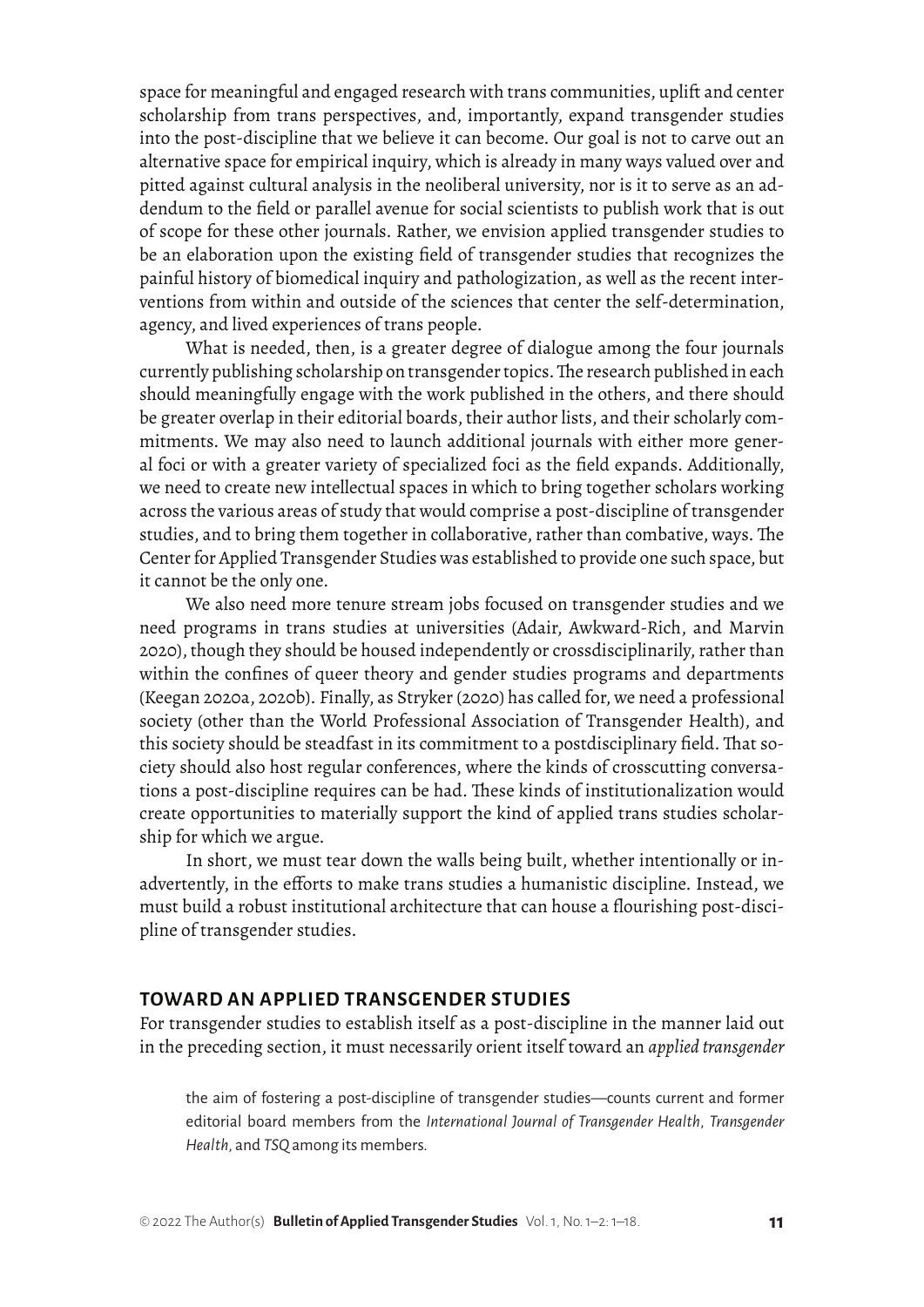*studies*. Of course, this does not mean that *all* trans studies must become *applied* trans studies. Certainly not. As Anna Lauren Hoffmann (2022) so clearly articulated in her opening remarks at the Applied Trans Technology Studies Symposium, applied trans studies

> is not some positivistic competitor to trans studies as it has emerged and unfolded in the humanities, but rather a complement—a space where further critical, technical, and social scientific methods can find recognition as we work to address the material and political exigencies of trans life.

What we mean to suggest, then, is that the broader postdisciplinary field of transgender studies must be held together by the same animating impulse that motivates applied trans studies, which is to mobilize the wealth of theoretical and methodological tools available to us to produce scholarship that aims to improve the material realities of transgender existence. In the words of Austin Johnson (2022a, 2022b), we must aspire to "do" trans studies in a way that "builds structural competency" within and for transgender movements for justice. We must find ways to take transgender research out of the tower and into the public, where we can intervene in the dismal state of affairs facing our communities.

This inaugural double issue of the *Bulletin of Applied Transgender Studies* kicks off what we hope to be an enduring effort to foster and facilitate a post-discipline of transgender studies. The journal aims to serve as a venue for the kinds of work we have advocated for in this article. And the scholarship contained within the pages of this issue speaks to the breadth of transgender studies that exists within the academy beyond that which is published in *International Journal of Transgender Health*, *Transgender Health*, and *TSQ: Transgender Studies Quarterly*—scholarship that belongs in and is vital to our post-discipline. The areas of inquiry represented in this scholarship can and should be brought in conversation with each other and coordinated in their aims and mission.

The articles in this issue each represent the possibilities of applied transgender studies in different ways. Aniruddha Dutta's (2022) article, "Surviving COVID-19 in India: Transgender Activism in a Neoliberal–Developmentalist Assemblage," draws on critical theoretical frameworks and ethnographic observation in hijra and kothi communities in eastern India to analyze how trans activists navigate the ambivalences of contemporary governance to sustain their communities throughout crisis. In doing so, Dutta offers an incisive accounting of the institutional and policy landscapes that have created the conditions that make this activism necessary, which will be instructive for activists and policymakers alike.

Next, Cal Horton's (2022) article, "'Of Course, I'm Intimidated By Them. They Could Take My Human Rights Away': Trans Children's Experiences With UK Gender Clinics," offers an important, but underrepresented perspective on transgender health scholarship. Drawing on ten interviews with trans children and 30 interviews with the parents of trans children, Horton details the fraught experiences these children have in gender clinics in the United Kingdom and uses these illustrative data to make clear recommendations for healthcare workers in the UK serving trans youth populations.

Continuing a focus on transgender health, Gayle Brewer, Laura Hanson, and Noreen Caswell's (2022) article, "Body Image and Eating Behavior in Transgender Men and Women: The Importance of Stage of Gender Affirmation," draws on interviews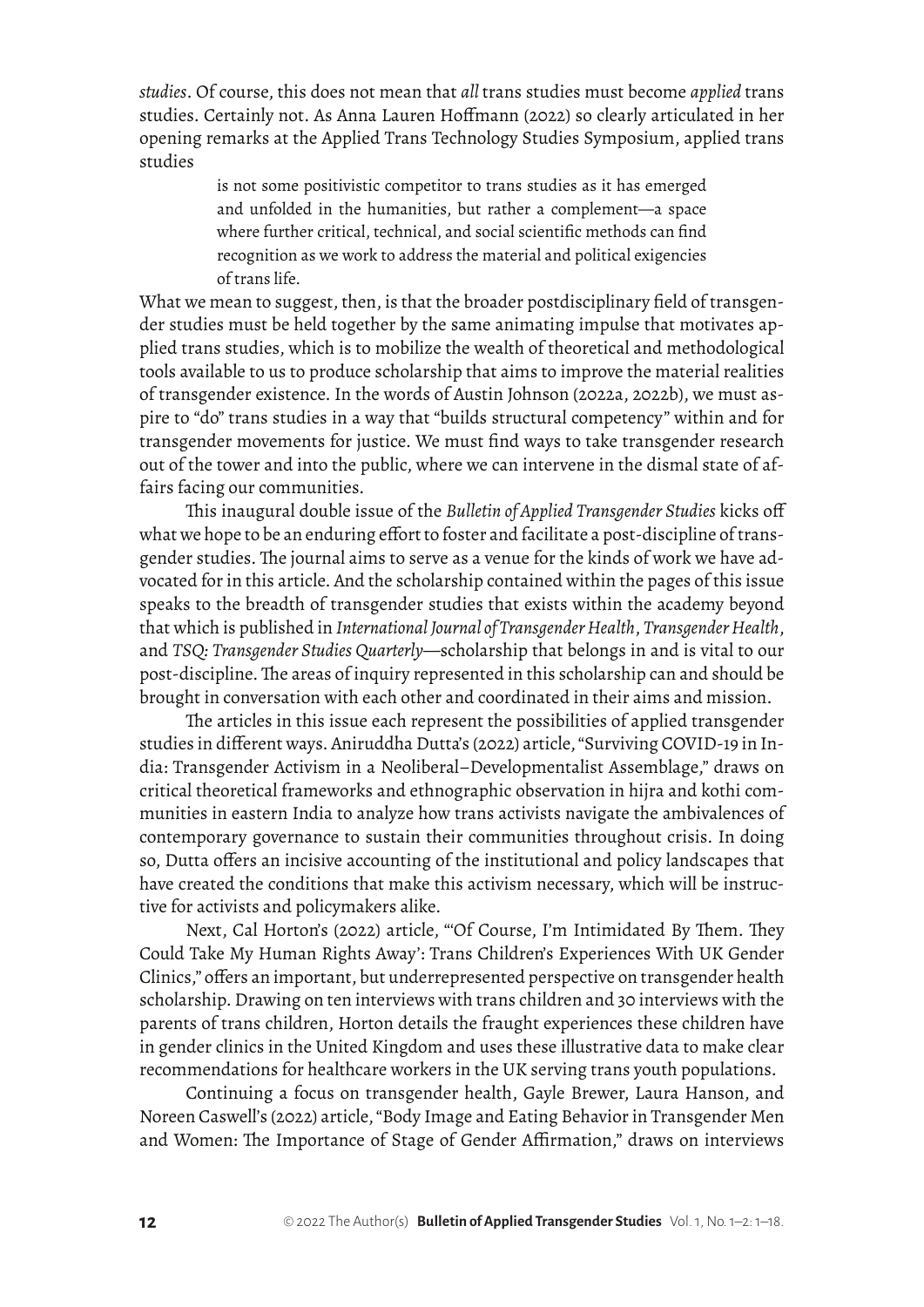with 22 transgender men and women in Britain to investigate the causes of disordered eating behaviors in trans populations. Importantly, they find that the roots of disordered eating among trans people differ from those among cisgender people, as trans people employ disordered eating behaviors to pursue a variety of transition-related goals. Highlighting the role that medical providers themselves play in encouraging disordered eating among trans people, Brewer and colleagues provide a clear vision of what must change to promote the health and well-being of trans communities across transition stages.

In the final health-focused study in this issue, Alischer Cottrill and colleagues' (2022) article, "'I Have to Decide How Attached to that Future I Feel': Fertility Intentions and Desires Among Transmasculine Young Adults," draws on 21 interviews with transmasculine people in the United States to better understand the barriers they face to acquiring fertility care. Identifying these various barriers, Cottrill and colleagues lay out the multilevel interventions needed to facilitate access to the full spectrum of fertility-related services transmasculine people need.

Next, Kai Jacobsen and Aaron Devor's (2022) article, "Moving from Gender Dysphoria to Gender Euphoria: Trans Experiences of Positive Gender-Related Emotions," sets aside the culturally dominant emphasis on gender dysphoria and the other negative emotional experiences of trans people to more deeply explore the concept of gender *euphoria*. Drawing on a small, but rich set of interviews with trans young adults in Canada, Jacobsen and Devor illustrate the limitations of purely medicalized models of trans identity and reveal the harms that can come from deficit- and distress-based narratives of transgender experience.

In the penultimate article, "Autistics Never Arrive: A Mixed Methods Textual Analysis of Transgender and Autistic Autobiography," Noah Adams (2022) analyzes 71 English-language autobiographical narratives from autistic-trans individuals since 2003. His analysis reveals the central significant of autistic-specific narratives of gender identity that differ from those dominant among non-autistic trans people, as well as the uncomfortable position autistic-trans people are placed in vis-à-vis the wider trans community. This work will be particularly illuminating for scholars working on issues of identity formation, community building, and group politics as we work to build a more inclusive and accessible transgender movement.

In the closing article of this inaugural issue, "Tipping Points and Shifting Expectations: The Promise of Applied Trans Studies for Building Structural Competency," Austin Johnson (2022b) reflects on his experiences of using research to build up grassroots networks of collective care in trans communities in the American South. Analyzing these experiences in the context of recent political attacks on the trans community in the US, Johnson argues that transformative change requires an increase in *structural competency* in our mainstream social institutions and makes the case for applied transgender studies as a path forward to that end.

Taken together, these articles offer an early glimpse into what applied transgender studies is and what a post-discipline of transgender studies can do. This work is international in its focus. It addresses important social problems through rigorous scholarship, mobilizing diverse theories and methods to better understand these problems and identify potential remedies. When this work addresses health contexts, it places trans voices at the center, building out visions of trans care based on trans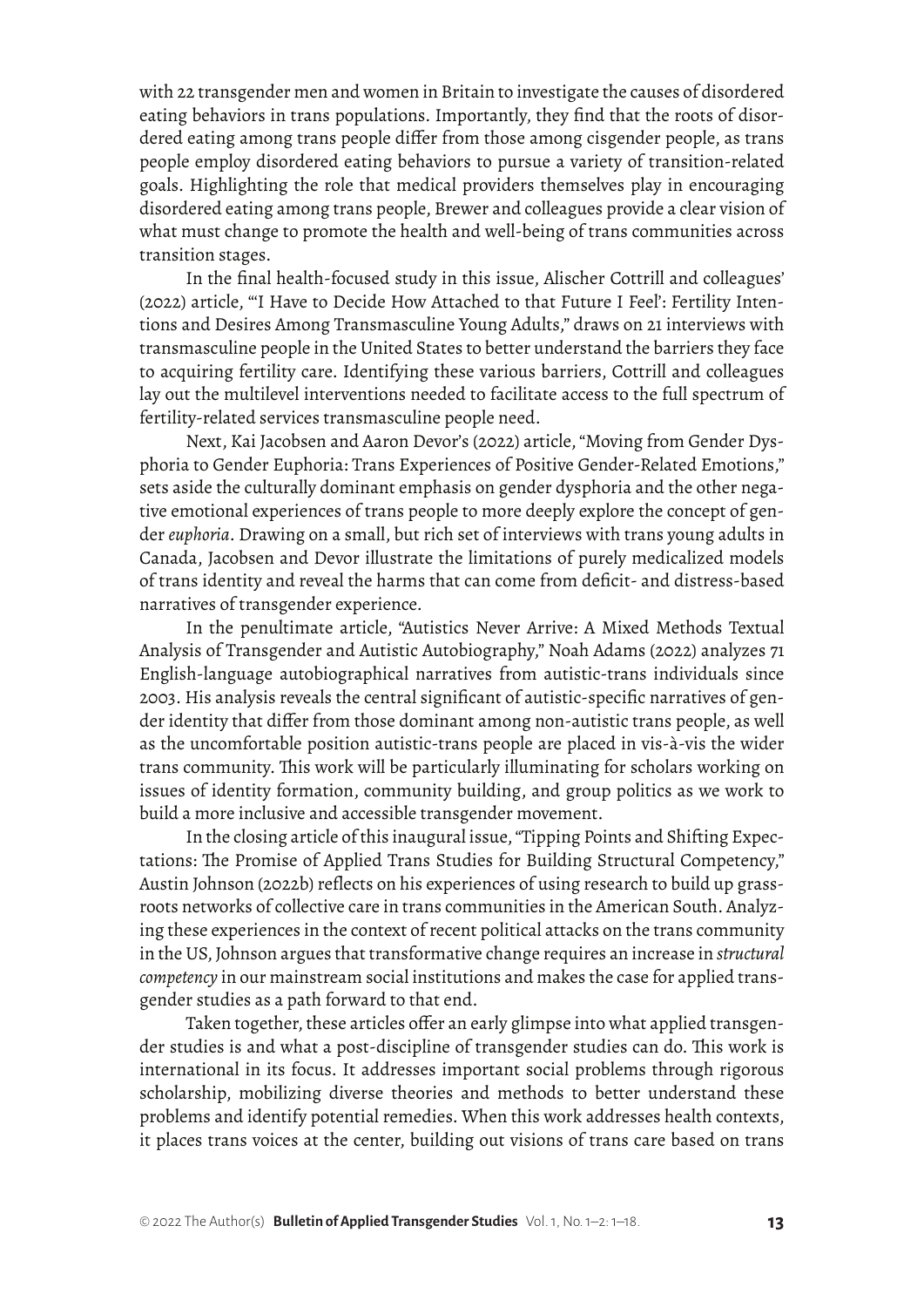people's needs, rather than cis providers' expectations. Moreover, it deeply considers the non-medical (i.e., social, cultural, and political) factors that shape transgender health in important ways. Finally, this work cuts across disciplinary boundaries to get to the very heart of matters and, in doing so, it aims to inspire change in the laws, policies, and practices that determine the life chances of transgender people.

The *Bulletin of Applied Transgender Studies* will continue to publish such work as we work to build a robust post-discipline of transgender studies. It is our sincere hope that you join us in that endeavor in your own research and institutional service.

#### **REFERENCES**

- Adair, Cassius, Cameron Awkward-Rich, and Amy Marvin. 2020. "Before Trans Studies." *TSQ: Transgender Studies Quarterly* 7 (3): 306–20. [https://doi.](https://doi.org/10.1215/23289252-8552922) [org/10.1215/23289252-8552922](https://doi.org/10.1215/23289252-8552922).
- Aizura, Aren Z., Marquis Bey, Toby Beauchamp, Treva Ellison, Jules Gill-Peterson, and Eliza Steinbock. 2020. "Thinking with Trans Now." *Social Text* 38 (4): 125–47. <https://doi.org/10.1215/01642472-8680478>.
- Adams, Noah. 2022. "Autistics Never Arrive: A Mixed Methods Content Analysis of Transgender and Autistic Autobiography." *Bulletin of Applied Transgender Studies* 1 (1–2): 145–61. [https://doi.org/10.57814/de1e-gj97.](https://doi.org/10.57814/de1e-gj97)
- Ashley, Florence. 2020. "Reflecting on the Affective Dimensions of the 'Transamorous Man' Backlash." *TSQ\*Now*, July 21. [https://www.tsqnow.online/post/reflect](https://www.tsqnow.online/post/reflecting-on-the-affective-dimensions-of-the-transamorous-man-backlash-by-elizabeth-rosewood)[ing-on-the-affective-dimensions-of-the-transamorous-man-backlash-by-eliz](https://www.tsqnow.online/post/reflecting-on-the-affective-dimensions-of-the-transamorous-man-backlash-by-elizabeth-rosewood)[abeth-rosewood](https://www.tsqnow.online/post/reflecting-on-the-affective-dimensions-of-the-transamorous-man-backlash-by-elizabeth-rosewood).
- Beauchamp, Toby. 2019. *Going Stealth: Transgender Politics and U.S. Security Practices*. Durham, NC: Duke University Press.
- Benjamin, Harry. 1966. *The Transsexual Phenomenon*. New York: Julian Press.
- Bettcher, Talia, and Ann Gary. 2009. "Introduction." *Hypatia: A Journal of Feminist Philosophy* 24 (3): 1–10. <https://doi.org/10.1111/j.1527-2001.2009.01042.x>.
- Bey, Marquis. 2017. "The Trans\*-ness of Blackness, the Blackness of Trans\* ness." *TSQ: Transgender Studies Quarterly* 4 (2): 275–95. [https://doi.](https://doi.org/10.1215/23289252-3815069) [org/10.1215/23289252-3815069](https://doi.org/10.1215/23289252-3815069).
- Bey, Marquis, and Kai M. Green. 2017. "Where Black Feminist Thought and Trans\* Feminism Meet: A Conversation." *Souls: A Critical Journal of Black Politics, Culture, and Society* 19 (4): 438–54. <https://doi.org/10.1080/10999949.2018.1434365>.
- Biagioli, Mario. 2009. "Postdisciplinary Liaisons: Science Studies and the Humanities." *Critical Inquiry* 35 (4): 816–33. [https://doi.org/10.1086/599586.](https://doi.org/10.1086/599586)
- Billard, Thomas J. 2019. "Out of the Tower and Into the Field: Fieldwork as Public Scholarship in the Face of Social Injustice." *International Journal of Communication* 13: 3512–28.
- Billard, Thomas J. 2020. "On Fitting in the Field: The Place of Social Science in Trans Studies." *TSQ\*Now*, December 17. [https://www.tsqnow.online/post/on-fitting](https://www.tsqnow.online/post/on-fitting-in-the-field-research-on-transamorous-porn-consumption)[in-the-field-research-on-transamorous-porn-consumption](https://www.tsqnow.online/post/on-fitting-in-the-field-research-on-transamorous-porn-consumption).
- Billard, Thomas J, Traci B. Abbott, Oliver L. Haimson, Kelsey N. Whipple, Stephenson Brooks Whitestone, and Erique Zhang. 2020. "Rethinking (and Retheorizing) Transgender Media Representation: A Roundtable Discussion." *International*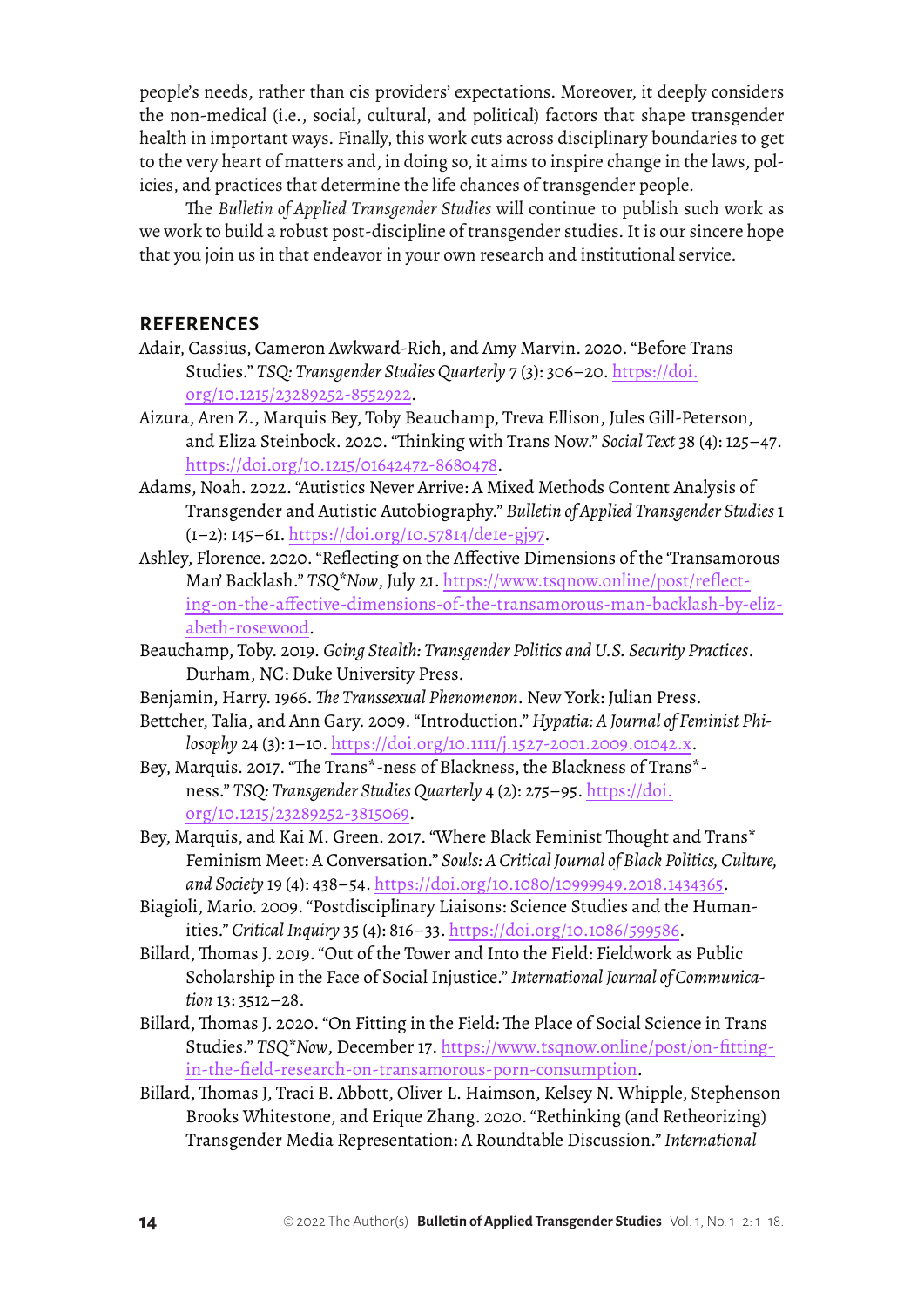*Journal of Communication* 14: 4494–507.

- Billard, Thomas J, Avery R. Everhart, Erique Zhang, and Paisley Currah. 2021. "Applied Transgender Studies: A Call to Action." The Big Ideas Panel Series, Center for Applied Transgender Studies, filmed May 25, 2021. Video of panel discussion, 1:00:44. [https://youtu.be/Oq1M0\\_AmzMI.](https://youtu.be/Oq1M0_AmzMI)
- Billard, Thomas J, and Erique Zhang. 2022. "Toward a Transgender Critique of Media Representation." *JCMS: Journal of Cinema and Media Studies* 61 (2): 194–99. [https://](https://doi.org/10.1353/cj.2022.0005) [doi.org/10.1353/cj.2022.0005](https://doi.org/10.1353/cj.2022.0005).
- Bourdieu, Pierre. 1983. "The Field of Cultural Production, Or: The Economic World Reversed." *Poetics* 12 (4–5): 311–56. [https://doi.org/10.1016/0304-](https://doi.org/10.1016/0304-422X(83)90012-8) [422X\(83\)90012-8](https://doi.org/10.1016/0304-422X(83)90012-8).
- Bourdieu, Pierre. 1984. *Distinction: A Social Critique of the Judgement of Taste*. Cambridge, MA: Harvard University Press.
- Bourdieu, Pierre. 1988. *Homo Academicus*. Stanford, CA: Stanford University Press.
- Bourdieu, Pierre. 1993. "Some Properties of Fields." In *Sociology in Question*, by Pierre Bourdieu, 72–77. Thousand Oaks, CA: SAGE.
- Bourdieu, Pierre, and Loïc J. D. Wacquant. 1992. "The Logic of Fields." In *An Invitation to Reflexive Sociology*, by Pierre Bourdieu and Loïc J. D. Wacquant, 94–115. Chicago: University of Chicago Press.
- Brewer, Gayle, Laura Hanson, and Noreen Caswell. 2022. "Body Image and Eating Behavior in Transgender Men and Women: The Importance of Stage of Gender Affirmation." *Bulletin of Applied Transgender Studies* 1 (1–2): 71–95. [https://doi.](https://doi.org/10.57814/xzh3-ze38) [org/10.57814/xzh3-ze38](https://doi.org/10.57814/xzh3-ze38).

Brewer, John D. 2013. *The Public Value of the Social Sciences*. New York: Bloomsbury.

- Burawoy, Michael, William Gamson, Charlotte Ryan, Stephen Pfohl, Diane Vaughan, Charles Derber, and Juliet Schor. 2004. "Public Sociologies: A Symposium from Boston College." *Social Problems* 51 (1): 103–30. [https://doi.org/10.1525/](https://doi.org/10.1525/sp.2004.51.1.103) [sp.2004.51.1.103.](https://doi.org/10.1525/sp.2004.51.1.103)
- Chandler, James. 2009. "Introduction: Doctrines, Disciplines, Discourses, Departments." *Critical Inquiry* 35 (4): 729–46. [https://doi.org/10.1086/599585.](https://doi.org/10.1086/599585)
- Charle, Christophe. 2018. "The Transdisciplinary Contribution of Pierre Bourdieu to the Study of the Academic Field and Intellectuals." In *The Oxford Handbook of Pierre Bourdieu*, edited by Thomas Medvetz and Jeffrey J. Sallaz, 327–44. New York: Oxford University Press.
- Choi, Bernard C.K., and Anita W.P. Pak. 2006. "Multidisciplinarity, Interdisciplinarity and Transdisciplinarity in Health Research, Services, Education and Policy." *Clinical and Investigative Medicine* 29 (6): 351–64.
- Chu, Andrea Long, and Emmett Harsin Drager. 2019. "After Trans Studies." *TSQ: Transgender Studies Quarterly* 6 (1): 103–16. [https://doi.org/10.1215/23289252-](https://doi.org/10.1215/23289252-7253524) [7253524](https://doi.org/10.1215/23289252-7253524).
- Cottrill, Alischer Elizabeth Janiak, Allegra R. Gordon, Jennifer Potter, and Madina Agénor. 2022. "'I Have to Decide How Attached to that Future I Feel': Fertility Intentions and Desires Among Transmasculine Young Adults." *Bulletin of Applied Transgender Studies* 1 (1–2): 97–118.<https://doi.org/10.57814/agah-k488>.
- Cull, Matthew J. "*TSQ*, *Synthese*, and What to do Next." *TSQ\*Now*, December 17. [https://www.tsqnow.online/post/tsq-synthese-and-what-to-do-next.](https://www.tsqnow.online/post/tsq-synthese-and-what-to-do-next)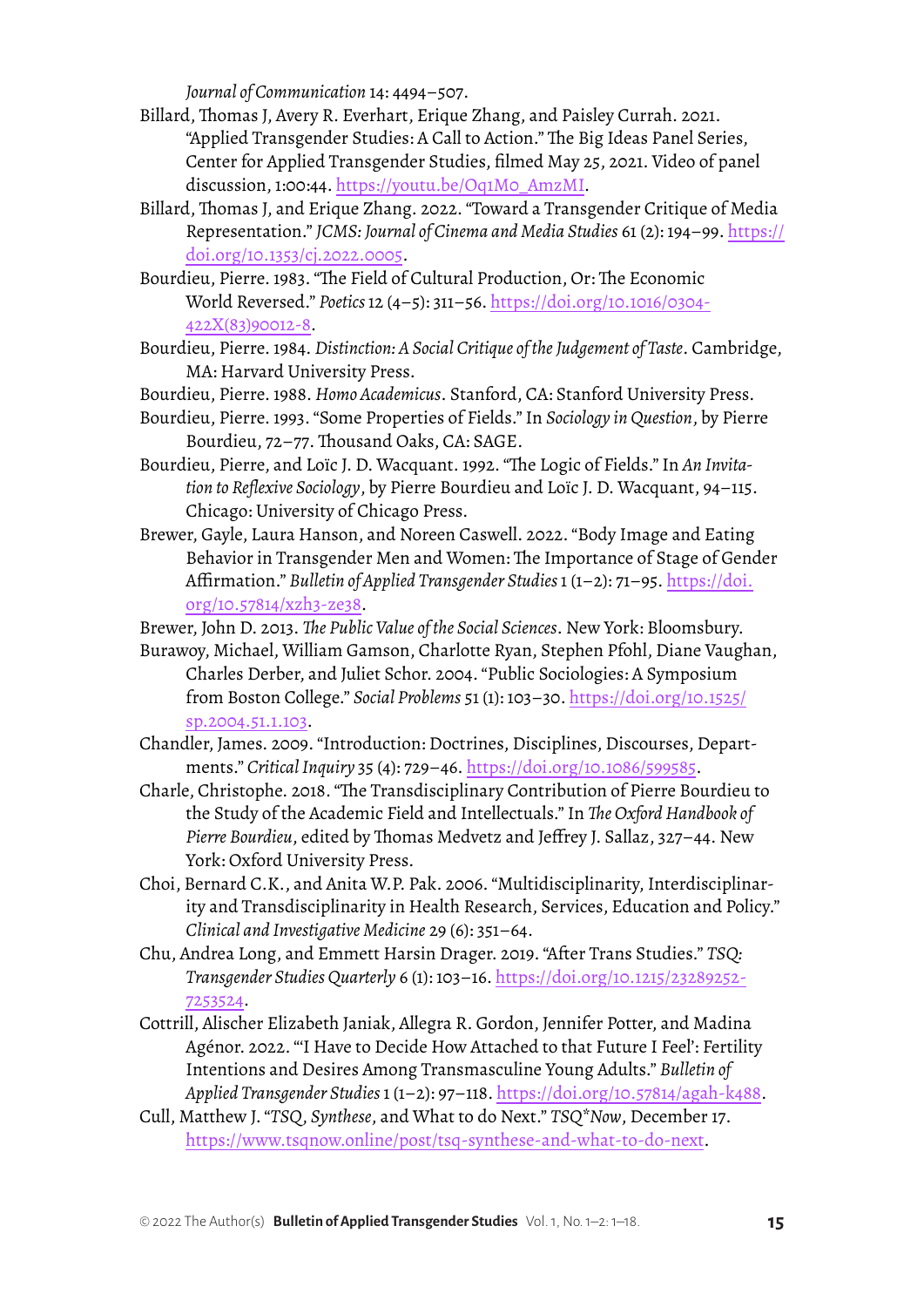- Delbridge, Rick. 2014. "Promising Futures: CMS, Post-Disciplinarity, and the New Public Social Science." *Journal of Management Studies* 51 (1): 95–117. [https://doi.](https://doi.org/10.1111/joms.12052) [org/10.1111/joms.12052](https://doi.org/10.1111/joms.12052).
- Dutta, Aniruddha. 2022. "Surviving COVID-19 in India: Transgender Activism in a Neoliberal–Developmentalist Assemblage." *Bulletin of Applied Transgender Studies*  1 (1–2): 19–45.<https://doi.org/10.57814/3xbp-gp66>.
- Ellison, Treva, Kai M. Green, Matt Richardson, and C. Riley Snorton. 2017. "We Got Issues: Toward a Black Trans\*/Studies." *TSQ: Transgender Studies Quarterly* 4 (2): 162–69.<https://doi.org/10.1215/23289252-3814949>.
- Everhart, Avery Rose. "Bones Without Flesh and Trans(gender) Without Bodies: Querying Desires for Trans Historicity." *Hypatia: A Journal of Feminist Philosophy*, forthcoming.
- Fischer, Mia. 2019. *Terrorizing Gender: Transgender Visibility and the Surveillance Practices of the U.S. Security State*. Lincoln: University of Nebraska Press.
- Garfinkel, Harold. 1967. *Studies in Ethnomethodology*. Englewood Cliffs, NJ: Prentice-Hall.
- Gill-Peterson, Jules. 2018. *Histories of the Transgender Child*. Minneapolis: University of Minnesota Press.
- Herbst, Susan. 2008. "Disciplines, Intersections, and the Future of Communication Research." *Journal of Communication* 58 (4): 603–14. [https://doi.org/10.1111/j.1460-](https://doi.org/10.1111/j.1460-2466.2008.00402.x) [2466.2008.00402.x](https://doi.org/10.1111/j.1460-2466.2008.00402.x).
- Hines, Sally. 2010. "Introduction." In *Transgender Identities: Towards a Social Analysis of Gender Diversity*, edited by Sally Hines and Tam Sanger, 1–22. New York: Routledge.
- Hoffmann, Anna Lauren. 2022. "Opening Remarks." Applied Trans Technology Studies Symposium, Center for Applied Transgender Studies, filmed January 21, 2022. Video of lecture, 3:56:57. [https://youtu.be/7Dbc\\_kYlGX8](https://youtu.be/7Dbc_kYlGX8).
- Horton, Cal. 2022. "'Of Course, I'm Intimidated by Them. They Could Take My Human Rights Away': Trans Children's Experiences with UK Gender Clinics." *Bulletin of Applied Transgender Studies* 1 (1–2): 47–70. [https://doi.](https://doi.org/10.57814/20hf-7n94) [org/10.57814/20hf-7n94.](https://doi.org/10.57814/20hf-7n94)
- Irving, Dan. 2009. "Normalized Transgressions: Legitimizing the Transsexual Body as Productive." *Radical History Review* 2008 (100): 38–59. [https://doi.](https://doi.org/10.1215/01636545-2007-021) [org/10.1215/01636545-2007-021](https://doi.org/10.1215/01636545-2007-021).
- Institute for LGBT Studies. n.d. "TSQ CFP 7.1." <https://lgbt.arizona.edu/tsq-cfp-71>.
- Jacobsen, Kai, and Aaron Devor. 2022. "Moving from Gender Dysphoria to Gender Euphoria: Trans Experiences of Positive Gender-Related Emotions." *Bulletin of Applied Transgender Studies* 1 (1–2): 119–43. <https://doi.org/10.57814/ggfg-4j14>.
- Johnson, Austin H. 2022a. "Applying Trans Studies, Building Structural Competency: Using Community Based Research to Support Trans Youth in the U.S. Southeast." Distinguished Lecture Series, Center for Applied Transgender Studies, filmed March 16, 2022. Video of lecture, 58:57. [https://youtu.be/1f TSjI](https://youtu.be/1fTSjIw7LoU)[w7LoU](https://youtu.be/1fTSjIw7LoU).
- Johnson, Austin H. 2022b. "Tipping Points and Shifting Expectations: The Promise of Applied Trans Studies for Building Structural Competency." *Bulletin of Applied Transgender Studies* 1 (1–2): 163–77. [https://doi.org/10.57814/98we-xm94.](https://doi.org/10.57814/98we-xm94)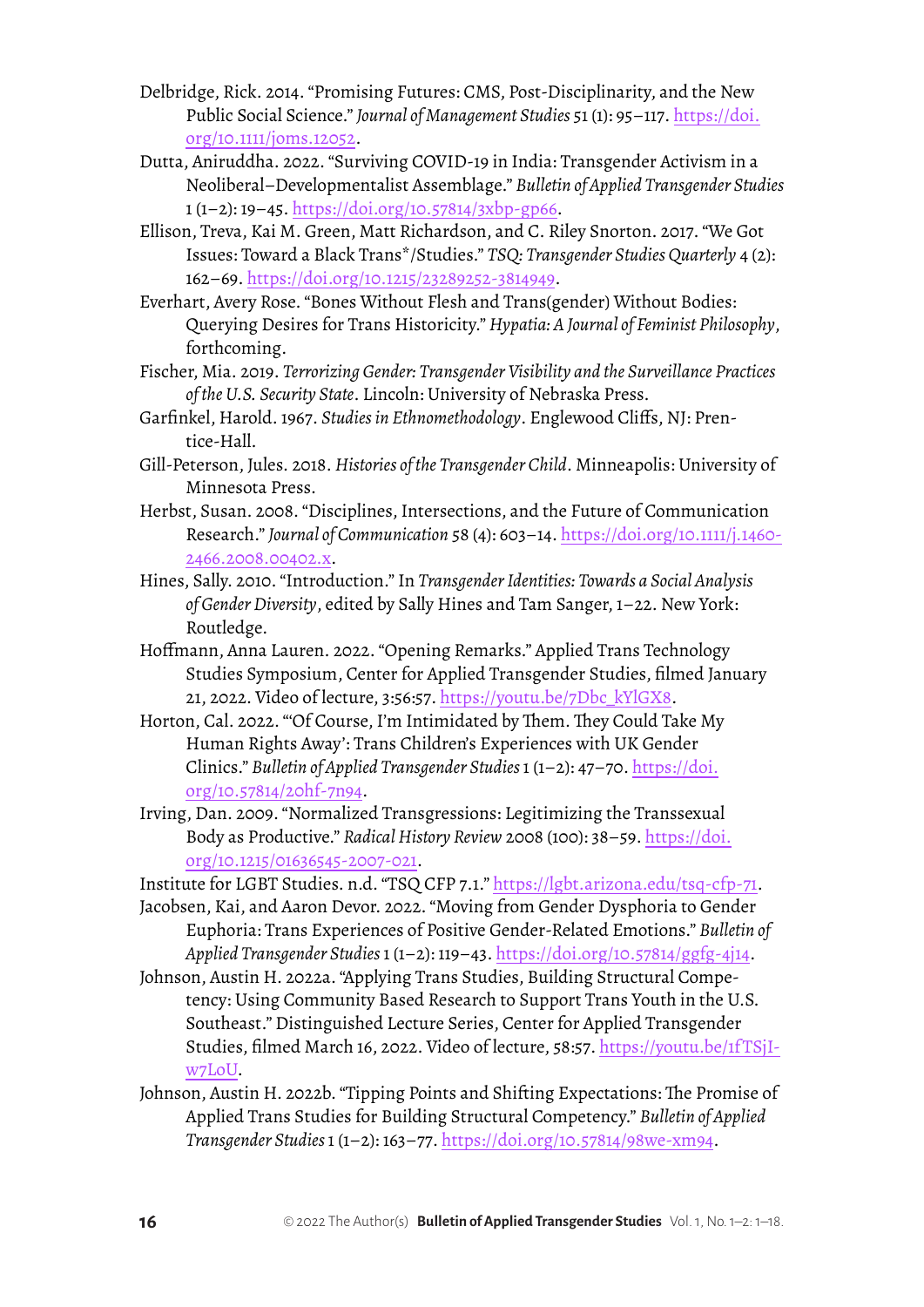- Johnson, Austin H., Baker A. Rogers, and Tiffany Taylor. 2021. "Conclusion: The Empirical Turn in Transgender Studies." In *Advances in Trans Studies: Moving Toward Gender Expansion and Trans Hope*, edited by Austin H Johnson, Baker A. Rogers, and Tiffany Taylor, 223–25. Somerville, MA: Emerald Publishing. <https://doi.org/10.1108/S1529-212620210000032015>.
- Keegan, Cáel M. 2020a. "Against Queer Theory." *TSQ: Transgender Studies Quarterly* 7 (3): 349–53. [https://doi.org/10.1215/23289252-8552978.](https://doi.org/10.1215/23289252-8552978)
- Keegan, Cáel M. 2020b. "Getting Disciplined: What's Trans\* About Queer Studies Now?" *Journal of Homosexuality* 67 (3): 384–97. [https://doi.org/10.1080/00918369.](https://doi.org/10.1080/00918369.2018.1530885) [2018.1530885.](https://doi.org/10.1080/00918369.2018.1530885)
- Klein, Julie Thompson. 1990. *Interdisciplinarity: History, Theory, and Practice*. Detroit: Wayne State University.
- Labuski, Christine, and Colt Keo-Meier. 2015. "The (Mis)Measure of Trans." *TSQ: Transgender Studies Quarterly* 2 (1): 13–33. [https://doi.org/10.1215/23289252-](https://doi.org/10.1215/23289252-2848868) [2848868.](https://doi.org/10.1215/23289252-2848868)
- Malatino, Hil. 2020. *Trans Care*. Minneapolis: University of Minnesota Press.
- Menand, Louis. 2001. "The Marketplace of Ideas." Occasional Paper No. 49. American Council of Learned Societies. http://archives.acls.org/op/49\_Marketplace\_of [Ideas.htm](http://archives.acls.org/op/49_Marketplace_of_Ideas.htm).
- Namaste, Viviane. 2000. *Invisible Lives: The Erasure of Transsexual and Transgendered People*. Chicago: University of Chicago Press.
- Namaste, Viviane. 2005. *Sex Change, Social Change: Reflections on Identity, Institutions, and Imperialism*. Toronto: Women's Press.
- Namaste, Viviane. 2009. "Undoing Theory: The 'Transgender Question' and the Epistemic Violence of Anglo-American Feminist Theory." *Hypatia: A Journal of Feminist Philosophy* 24 (3): 11–32. [https://doi.org/10.1111/j.1527-](https://doi.org/10.1111/j.1527-2001.2009.01043.x) [2001.2009.01043.x](https://doi.org/10.1111/j.1527-2001.2009.01043.x).
- Peters, John Durham. 1993. "Genealogical Notes on 'The Field'." *Journal of Communication* 43 (4): 132–39.<https://doi.org/10.1111/j.1460-2466.1993.tb01313.x>.
- Prosser, Jay. 1998. *Second Skins: The Body Narratives of Transsexuality*. New York: Columbia University Press.
- Richardson, Matt, and Leisa Meyer. 2011. "Preface." *Feminist Studies* 37 (2): 247–253. <https://doi.org/10.1353/fem.2011.0048>.
- Scheuerman, Morgan Klaus, Kandrea Wade, Caitlin Lustig, and Jed R. Brubaker. 2020. "How We've Taught Algorithms to See Identity: Constructing Race and Gender in Image Databases for Facial Analysis." *Proceedings of the ACM on Human-Computer Interaction* 4 (CSCW1): 1–35. <https://doi.org/10.1145/3392866>.
- Schilt, Kristen, and Danya Lagos. 2017. "The Development of Transgender Studies in Sociology." *Annual Review of Sociology* 43 (1): 425–43. [https://doi.org/10.1146/an](https://doi.org/10.1146/annurev-soc-060116-053348)[nurev-soc-060116-053348](https://doi.org/10.1146/annurev-soc-060116-053348).
- Schramm, Wilbur. 1983. "The Unique Perspective of Communication: A Retrospective View." *Journal of Communication* 33 (3): 6–17. [https://doi.](https://doi.org/10.1111/j.1460-2466.1983.tb02401.x) [org/10.1111/j.1460-2466.1983.tb02401.x](https://doi.org/10.1111/j.1460-2466.1983.tb02401.x).
- Singer, Benjamin T. 2015. "The Profusion of Things: The 'Transgender Matrix' and Demographic Imaginaries in US Public Health." *TSQ: Transgender Studies Quarterly* 2 (1): 58–76.<https://doi.org/10.1215/23289252-2848886>.